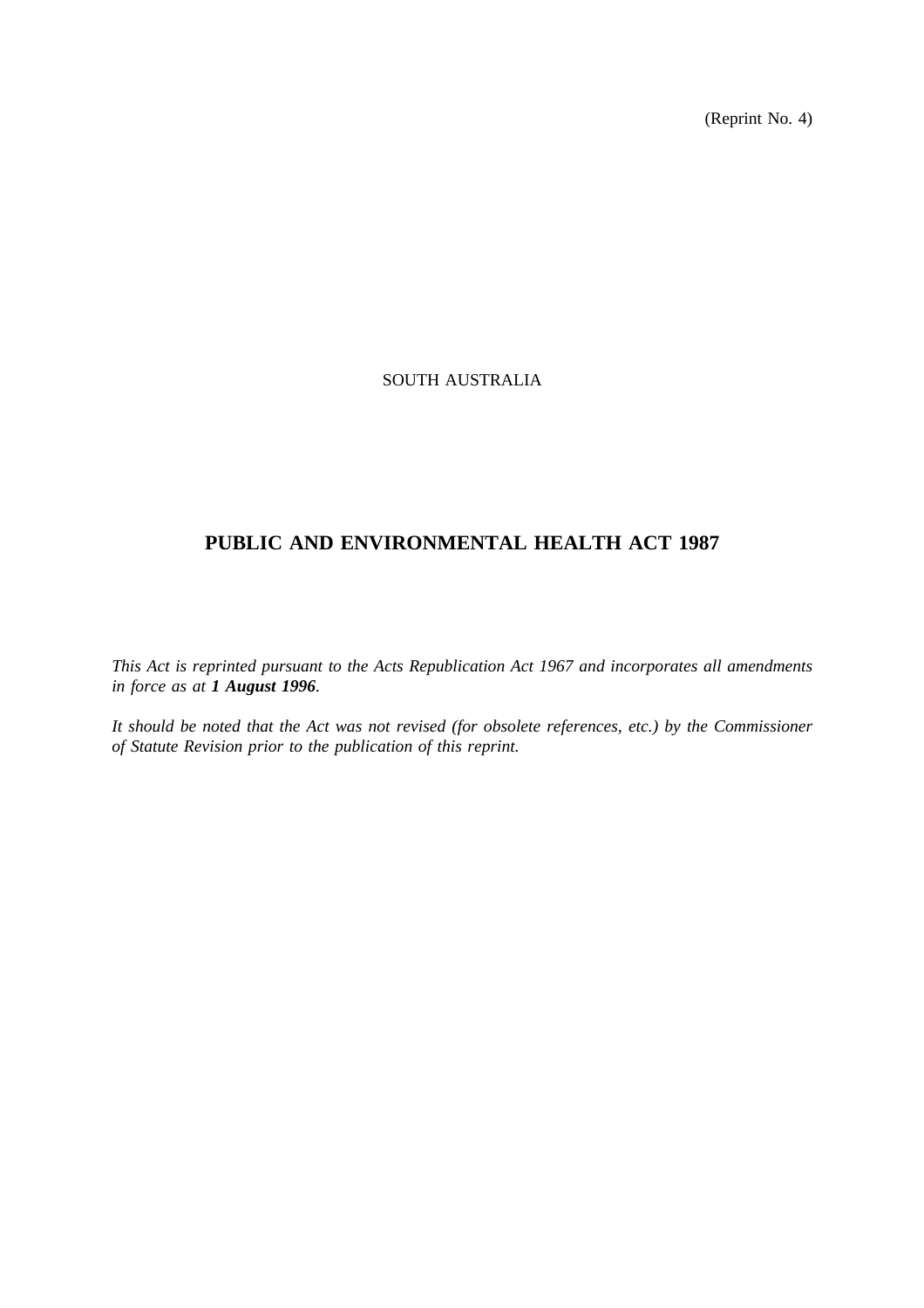## **SUMMARY OF PROVISIONS**

## **PART 1 PRELIMINARY**

- 1. Short title<br>2. Commence
- 2. Commencement<br>3. Interpretation
- 3. Interpretation<br>4 Act to bind the
- Act to bind the Crown

## **PART 2 ADMINISTRATION**

## **DIVISION 1—GENERAL**

- 5. Commission responsible for administration of Act
- 6. Delegation
- 7. Authorised officers

### **DIVISION 2—THE PUBLIC AND ENVIRONMENTAL HEALTH COUNCIL**

- 8. The Public and Environmental Health Council
- 9. Term of office of members<br>10. Conduct of business
- Conduct of business
- 11. Validity of acts of Council and immunity of members 12. Functions of the Council
- Functions of the Council

## **DIVISION 3—ENFORCEMENT OF PROPER STANDARDS**

12A. Powers and duties of relevant authorities

### **PART 3 PROTECTION OF PUBLIC HEALTH**

#### **DIVISION 2—PROVISIONS RELATING TO SANITATION, DRAINAGE, ETC.**

- 15. Prevention of insanitary conditions on premises
- 16. Offence in relation to insanitary conditions on premises
- 17. Control of offensive activities
- 18. Discharge of wastes in a public place
- 19. Private thoroughfare
- 20. Provision of adequate sanitation

### **DIVISION 3—PROTECTION OF WATER SUPPLIES**

- 21. Pollution of water
- 22. Sources of water supply may be closed

### **DIVISION 4—ACTION ON DEFAULT, RECOVERY OF COSTS, ETC.**

- 23. Action on default<br>24. Recovery of costs
- Recovery of costs by one person from another

## **DIVISION 5—APPEALS**

- 25. Grounds for, and manner of, appeal 26. Constitution of special committee
- 26. Constitution of special committee<br>27. Proceedings of review committee
- 27. Proceedings of review committee<br>28. Determination of an appeal
- 28. Determination of an appeal<br>29. Further appeal
- Further appeal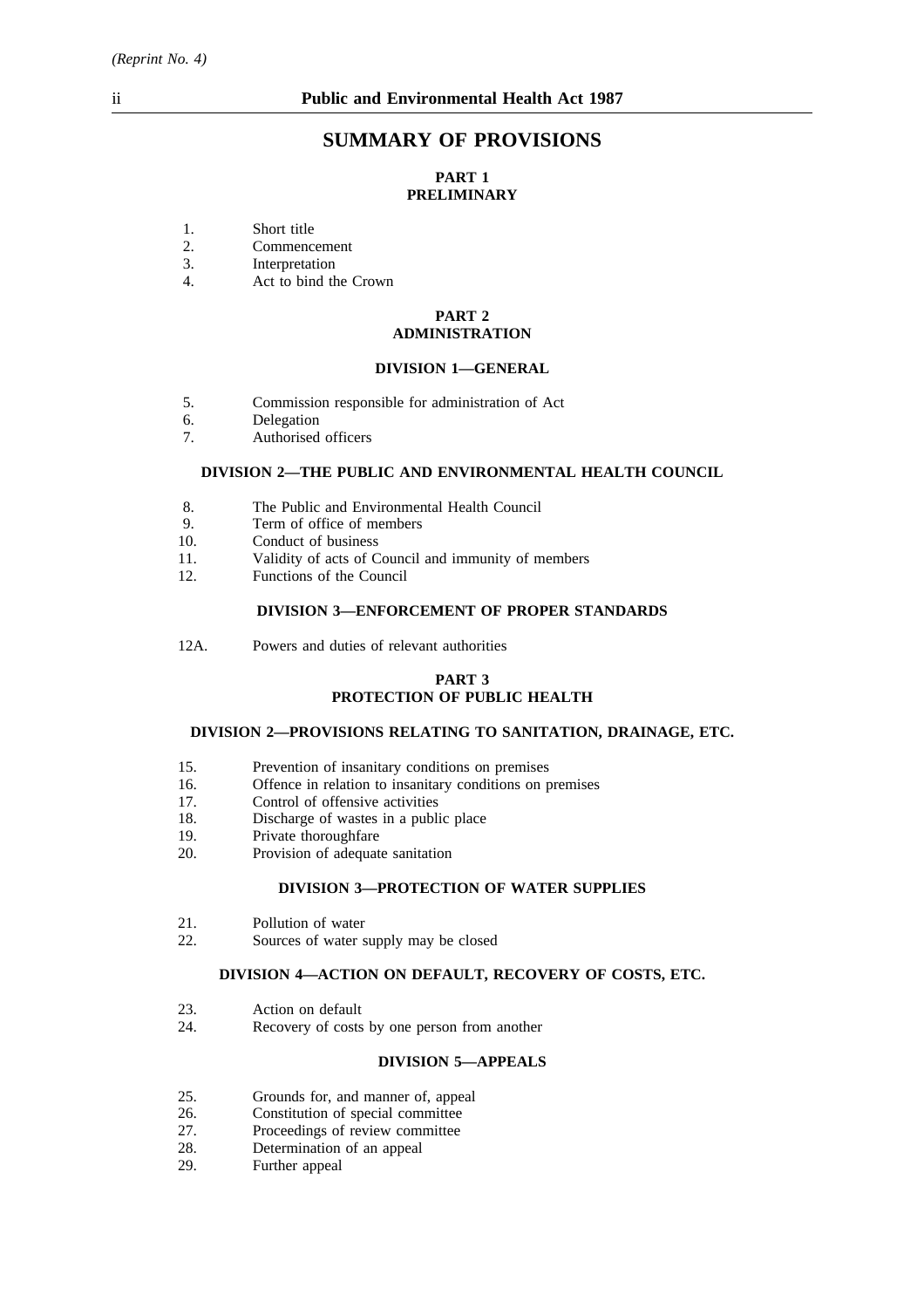#### **PART 4**

#### **NOTIFIABLE DISEASES AND THE PREVENTION OF INFECTION**

#### **DIVISION 1—NOTIFICATION OF DISEASES**

30. Notification

#### **DIVISION 2—EXAMINATION AND TREATMENT OF DISEASES**

- 31. Power of Commission to require a person to undergo an examination
- 32. Power of Commission, in the interests of public health, to detain persons suffering from diseases
- 33. Power of Commission to give directions to persons suffering from diseases
- 34. Right of appeal against a decision of a magistrate

#### **DIVISION 3—CONTROL AND PREVENTION OF INFECTION**

- 35. Reporting to local councils<br>36. Action to prevent the sprea
- 36. Action to prevent the spread of infection<br>37. Person infected with disease must preven
- Person infected with disease must prevent transmission to others

## **PART 5 MISCELLANEOUS**

- 38. Inspections, etc.<br>39 Councils may an
- 39. Councils may appoint officers of health<br>40 Immunity from liability
- 40. Immunity from liability<br>41 Power to require inform
- Power to require information
- 42. Confidentiality
- 42A. Provision of certain information
- 43. Manner of giving notice
- 43A. Person infested with vermin must prevent transmission to others 44.
- 44. Reporting<br>45. Offences
- 45. Offences
- 46. Offences by bodies corporate 47.
- **Regulations**

#### **SCHEDULE 1**

*Notifiable Diseases*

#### **SCHEDULE 2**

*Controlled Notifiable Diseases*

**SCHEDULE 3**

*Repeal of Certain Acts and Transitional Provisions*

#### **APPENDIX 1 LEGISLATIVE HISTORY**

#### **APPENDIX 2 DIVISIONAL PENALTIES AND EXPIATION FEES**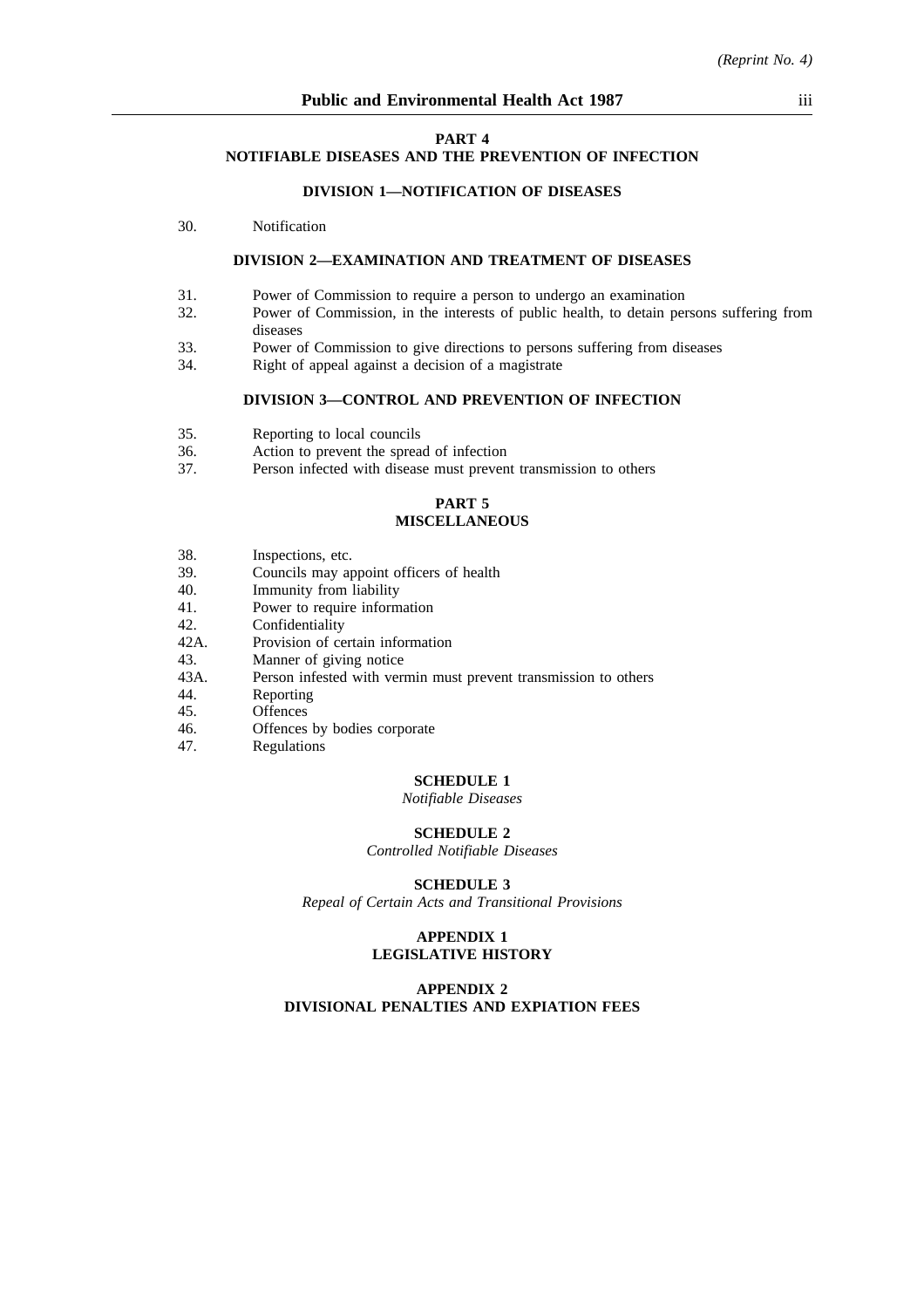## **PUBLIC AND ENVIRONMENTAL HEALTH ACT 1987**

being

Public and Environmental Health Act 1987 No. 36 of 1987 [Assented to 23 April  $1987$ ]<sup>1</sup>

as amended by

Statutes Amendment (Water Resources) Act 1991 No. 7 of 1991 [Assented to 28 March 1991]<sup>2</sup> Statutes Amendment (Expiation of Offences) Act 1992 No. 71 of 1992 [Assented to 19 November 1992]<sup>3</sup> Public and Environmental Health (Review) Amendment Act 1993 No. 9 of 1993 [Assented to 25 March 1993]<sup>4</sup> Public and Environmental Health (Notification of Diseases) Amendment Act 1996 No. 14 of 1996 [Assented to

24 April 1996]<sup>5</sup>

- <sup>1</sup> Came into operation (except ss. 7, 13-29, 39, 44, cl. 2(b), (c) and (f) of Sched. 3, the repeal of the Noxious Trades Act 1943, and the repeal of certain sections of the Health Act 1935) 7 December 1989: Gaz. 7 December 1989, p. 1700; remainder of Act (except the repeal of certain other sections of the Health Act 1935) came into operation 1 July 1991: *Gaz.* 6 June 1991, p. 1774; repeal of Pt. 9AA of the Health Act 1935 came into operation 10 March 1995: *Gaz*. 8 December 1994, p. 1943; repeal of remainder of Health Act came into operation 15 May 1995: *Gaz*. 11 May 1995, p. 2135.
- <sup>2</sup> Came into operation 15 July 1991:  $\overline{Gaz}$ . 11 July 1991, p. 244.
- <sup>3</sup> Came into operation 1 March 1993: *Gaz*. 18 February 1993, p. 600.
- <sup>4</sup> Came into operation 1 July 1993: *Gaz*. 1 July 1993, p. 196.
- <sup>5</sup> Came into operation 1 August 1996: *Gaz*. 1 August 1996, p. 223.

#### *NOTE:*

- *Asterisks indicate repeal or deletion of text.*
	- *For the legislative history of the Act see Appendix 1. Entries appearing in the Appendix in bold type indicate the amendments incorporated since the last reprint.*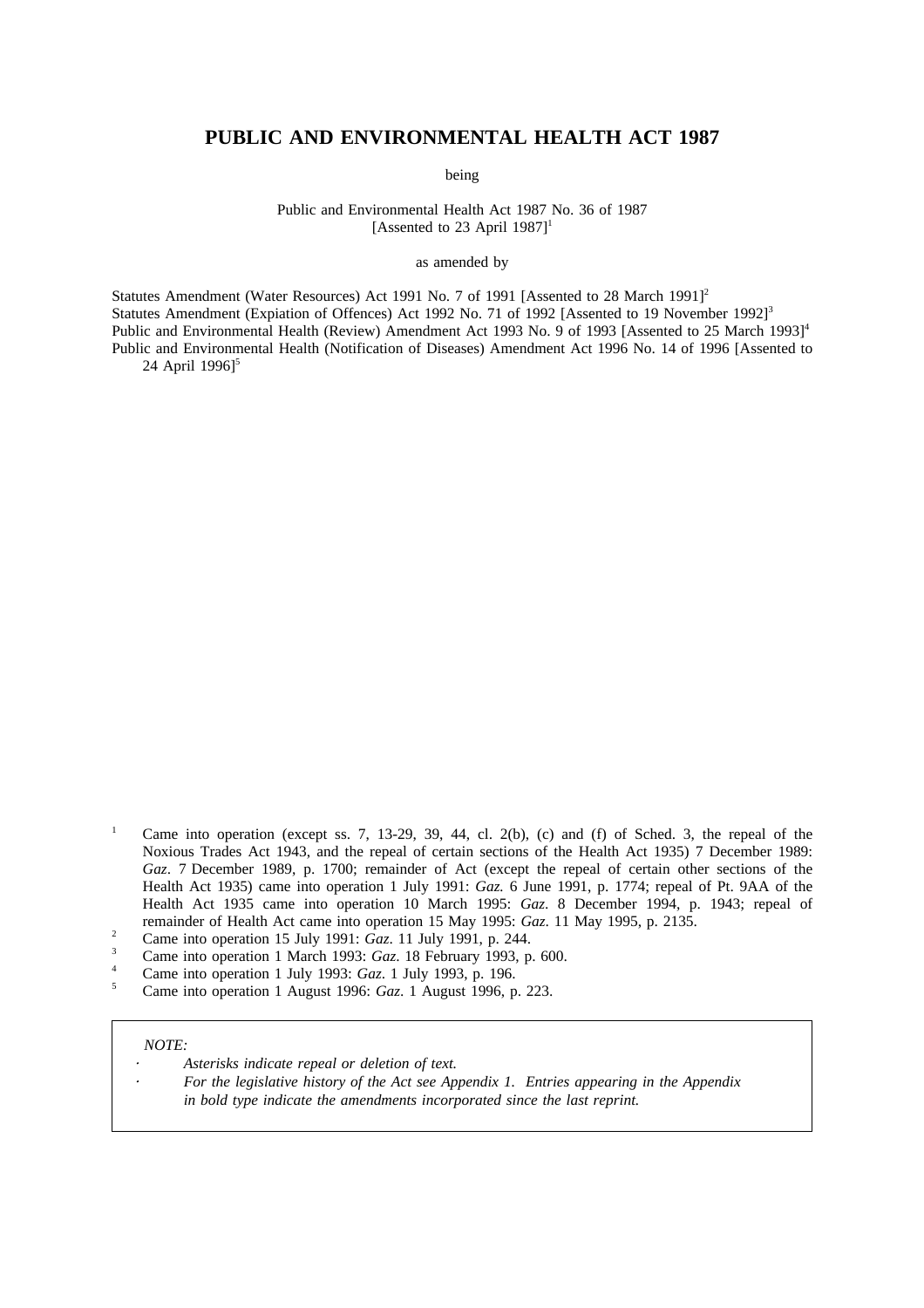**An Act dealing with public and environmental health; to repeal the Health Act 1935, the Noxious Trades Act 1943 and the Venereal Diseases Act 1947; and for other purposes.**

The Parliament of South Australia enacts as follows:

## **PART 1 PRELIMINARY**

### **Short title**

**1.** This Act may be cited as the *Public and Environmental Health Act 1987*.

## **Commencement**

**2.** (1) This Act will come into operation on a day to be fixed by proclamation.

(2) The Governor may, in a proclamation fixing a day for this Act to come into operation, suspend the operation of specified provisions of this Act until a subsequent day fixed in the proclamation, or a day to be fixed by subsequent proclamation.

## **Interpretation**

**3.** (1) In this Act, unless the contrary intention appears—

"**the authority**" means—

- *(a)* in relation to a local government area—the local council for that area; and
- *(b)* in relation to a part of the State that is not within a local government area—the Commission,

(but where powers are withdrawn from a local council and vested in the Commission or the Commission is, by agreement with a local council, discharging duties of the council, a reference to the authority in relation to those powers or duties is a reference to the Commission rather than that council);

"**authorised officer**" means a person—

- *(a)* holding an appointment as an authorised officer under Part 2; or
- *(b)* authorised by the Commission to exercise the powers of an authorised officer under this Act;

"**building**" includes a structure;

"**child**" means a person under the age of 16 years;

"**the Commission**" means the South Australian Health Commission;

"**controlled notifiable disease**" means—

- *(a)* a notifiable disease included in schedule 2; or
- *(b)* a notifiable disease prescribed by regulation to be a controlled notifiable disease;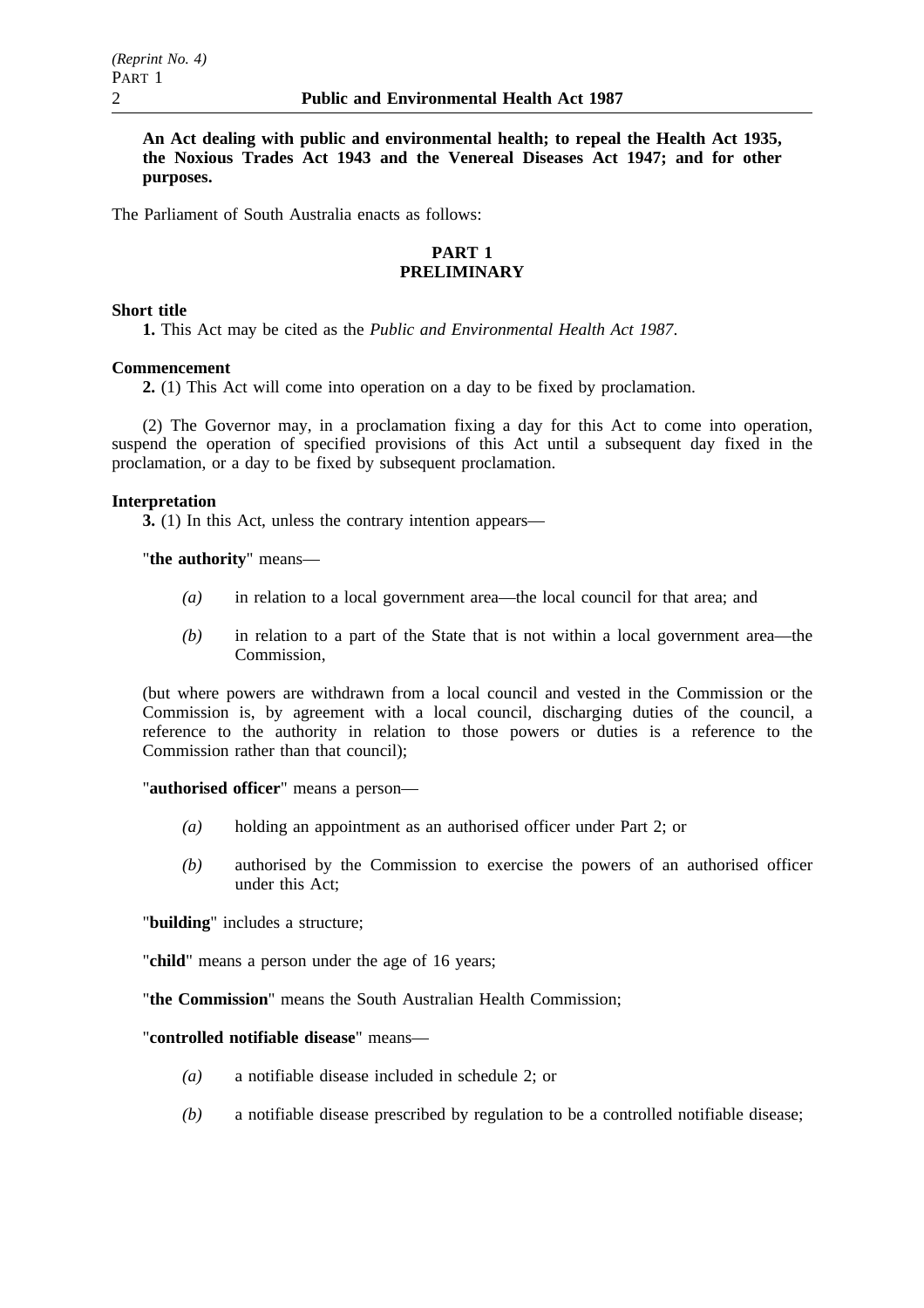"**controlling authority**" means a controlling authority constituted under the *Local Government Act 1934*;

"**the Council**" means the Public and Environmental Health Council constituted under Part 2;

"**director**" of a body corporate includes any member of the governing body of the body corporate;

"**local council**" means a council constituted under the *Local Government Act 1934*;

"**medical practitioner**" means a legally qualified medical practitioner;

"**notifiable disease**" means—

- *(a)* a communicable disease included in schedule 1; or
- *(b)* a communicable disease prescribed by regulation to be a notifiable disease;

"**occupier**", in relation to premises, means a person who has, or is entitled to, possession or control of the premises and includes a person who is in charge of the premises;

"**owner**", in relation to premises, includes an occupier of the premises;

"**place of public assembly**" includes a building (in public or private ownership) at which more than 20 persons gather on a regular or irregular basis;

"**pollution**", in relation to water, connotes a degree of impurity that renders the water unfit for human consumption;

"**premises**" means—

- *(a)* any land, building or place (including a public place, or a movable building or structure); or
- *(b)* a part of premises;

"**public place**" includes a place to which the public ordinarily has access;

"**refuse**" includes rubbish and other forms of waste material;

"**vehicle**" includes an aircraft or vessel;

"**vermin**" includes lice, fleas and mites;

"**waste control system**" means any system that provides for the collection, treatment or disposal of human, commercial or industrial waste through—

- *(a)* a drainage or sewerage system; or
- *(b)* a system of pipes, pumps, appliances, plant or storage or treatment facilities that deals with the waste in solid or liquid form, or in a combination of both; or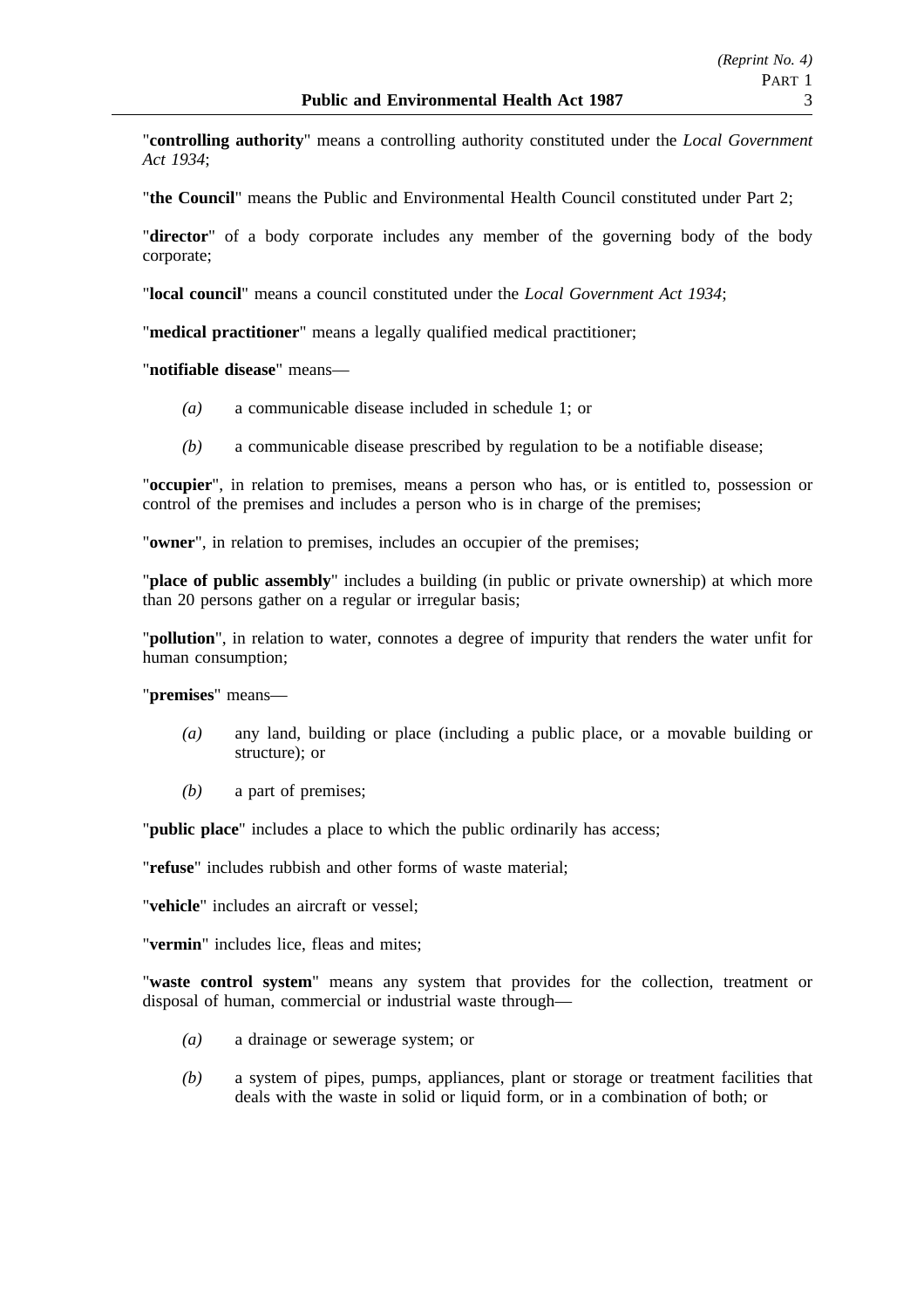*(c)* a system that incorporates the use of biological, chemical or artificial means, or any combination of such means, to collect, treat or dispose of the waste, or any residues,

and includes any fixture, fitting, appliance, plant or process associated with any such system but does not include any system of a class excluded by regulation from the ambit of this definition;

"**water supply**" includes any natural or artificial accumulation or source of water.

- (2) Premises are in an insanitary condition if—
- *(a)* the condition of the premises gives rise to a risk to health; or
- *(b)* the premises are so filthy or neglected that there is a risk of infestation by rodents or other pests; or
- *(c)* the condition of the premises is such as to cause justified offence to the owner of any land in the vicinity; or
- *(d)* offensive material or odours are emitted from the premises; or
- *(e)* the premises are for some other reason justifiably declared by the authority to be in an insanitary condition.

*Note: For definition of divisional penalties (and divisional expiation fees) see Appendix 2.*

## **Act to bind the Crown**

**4.** This Act binds the Crown.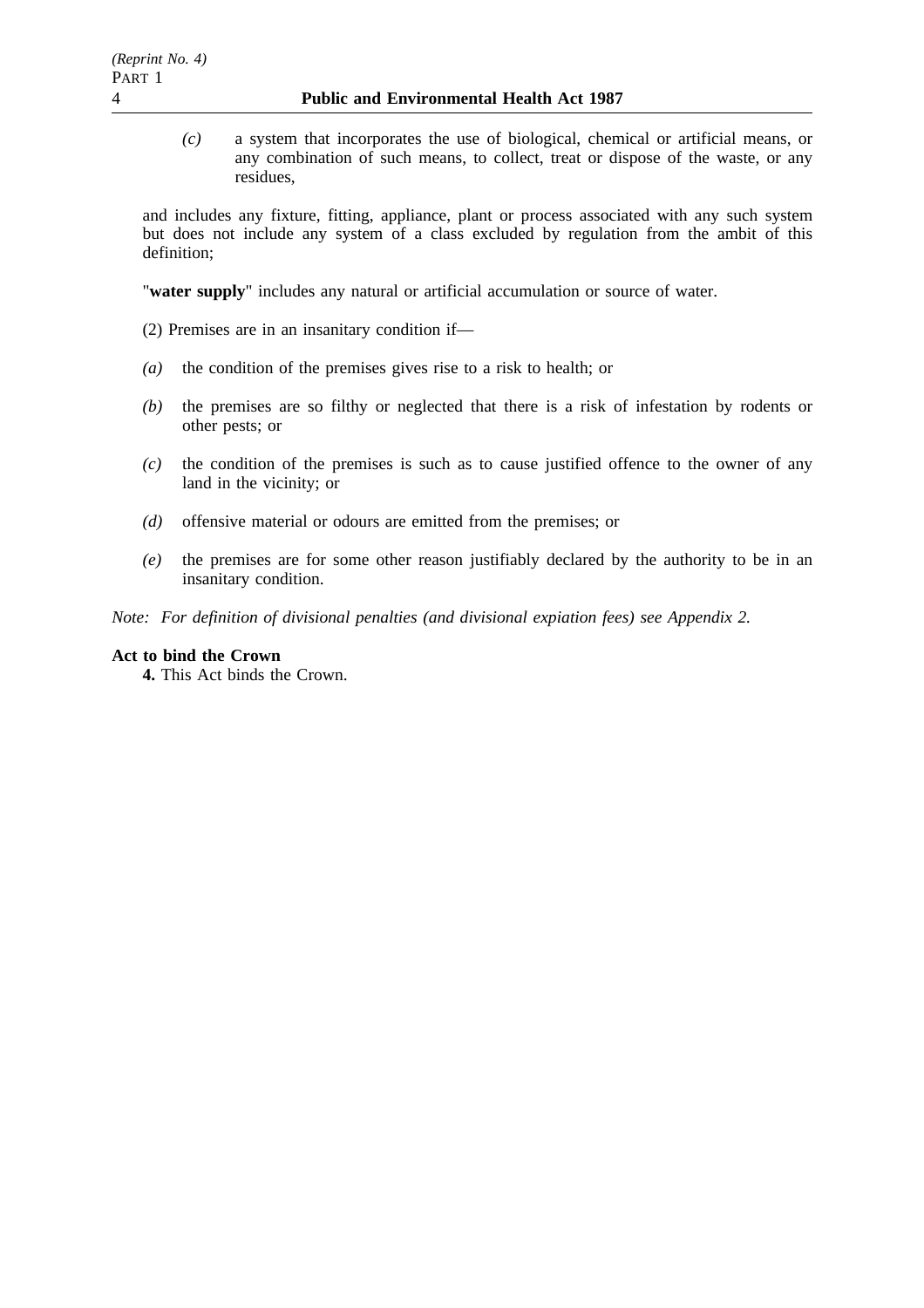## **PART 2 ADMINISTRATION**

## **DIVISION 1—GENERAL**

#### **Commission responsible for administration of Act**

**5.** (1) Subject to this Act, the Commission is responsible for the administration and enforcement of this Act throughout the State.

(2) The Commission is, in relation to the administration and enforcement of this Act, subject to the control and direction of the Minister.

#### **Delegation**

**6.** (1) The Commission or a local council may, by instrument in writing, delegate any of its powers or functions under this Act.

(1a) A power or function delegated under this section may, if the instrument of delegation so provides, be further delegated.

(2) A delegation under this section—

- *(a)* may be absolute or conditional; and
- *(b)* does not derogate from the powers of the Commission or the local council itself; and
- *(c)* is revocable at will.

(3) No delegation may be made to a local council under this section without the concurrence of the local council.

(4) The Commission must not revoke a delegation made to a local council under this section without first consulting with the local council.

#### **Authorised officers**

**7.** (1) Authorised officers may be appointed by the Commission or a local council.

(2) Subject to subsection (3), a person is not eligible for appointment as an authorised officer unless the person—

- *(a)* holds qualifications approved by the Commission; or
- *(b)* held, immediately before the commencement of this Act, an appointment as an officer or health surveyor under the *Health Act 1935*.

(3) Where, in the opinion of the Commission, a local council cannot reasonably be expected to appoint a qualified person as an authorised officer, the local council may, with the consent of the Commission, appoint a person as an authorised officer even though he or she does not comply with subsection  $(2)$ .

(4) The Commission must not appoint an officer or employee of a local council as an authorised officer unless the local council consents to the appointment.

(5) Every authorised officer must be furnished with a certificate of authority and the certificate must be produced by the authorised officer on demand.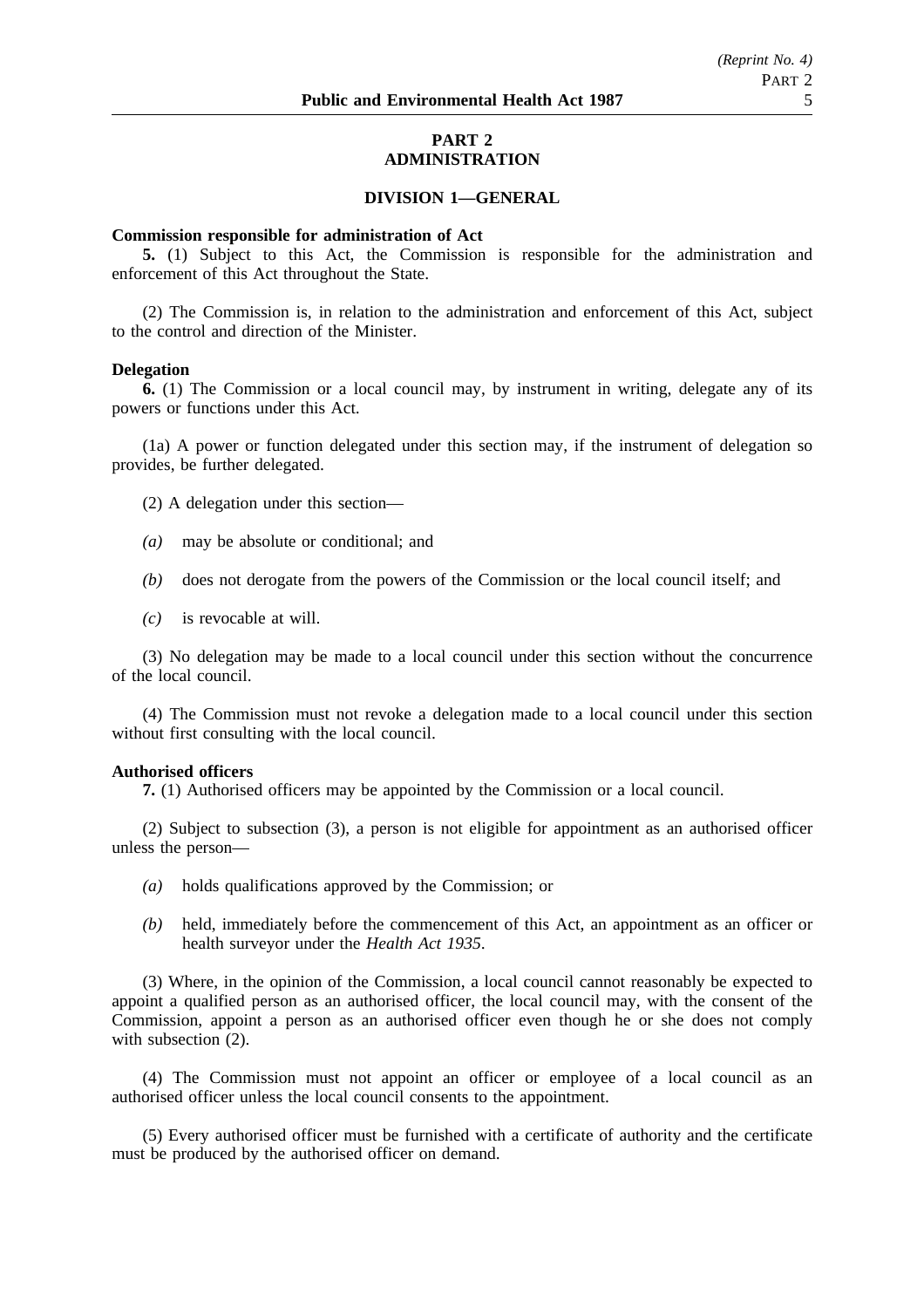## **DIVISION 2—THE PUBLIC AND ENVIRONMENTAL HEALTH COUNCIL**

#### **The Public and Environmental Health Council**

**8.** (1) The Public and Environmental Health Council is established.

- (2) The Council will consist of six members appointed by the Governor, of whom—
- *(a)* one (the presiding member) will be a member of the staff of the Commission; and
- *(b)* two will be persons selected by the Minister from a panel of five nominated by the Executive Council of the Local Government Association of South Australia; and
- *(c)* two will be persons nominated by the Commission, being persons who are qualified in, and have extensive experience in, public and environmental health; and
- *(d)* one will be an officer or employee of a local council, selected by the Minister from a panel of three nominated by the Australian Institute of Health Surveyors (South Australian Division).

(3) Where the Minister, by notice in writing, requests a body to make nominations for the purposes of this section, and the body fails to make the nominations within the time allowed in the notice, a person may be appointed to the Council on the Minister's nomination and that member will be taken to have been appointed on the nomination of the body in default.

(4) The Governor may appoint a suitable person to be the deputy of a member of the Council, and the deputy may, in the absence of that member, act as a member of the Council.

(5) The provisions of this section relating to the qualification and nomination of a member extend to a deputy to that member.

#### **Term of office of members**

**9.** (1) Subject to this section, a member of the Council will be appointed for a term of three years.

(2) Of the first members of the Council to be appointed, the following will be appointed for a term of two years—

- *(a)* one of the persons appointed on the nomination of the Local Government Association of South Australia; and
- *(b)* one of the persons appointed on the nomination of the Commission on account of their qualifications and experience in public and environmental health; and
- *(c)* the person appointed on the nomination of the Australian Institute of Health Surveyors (South Australian Division).

(3) A member of the Council is, on the expiration of a term of office, eligible for reappointment.

- (4) The Governor may remove a member of the Council from office if the member—
- *(a)* becomes mentally or physically incapable of carrying out official duties satisfactorily; or
- *(b)* is guilty of neglect of duty or dishonourable conduct.

*(Reprint No. 4)* PART 2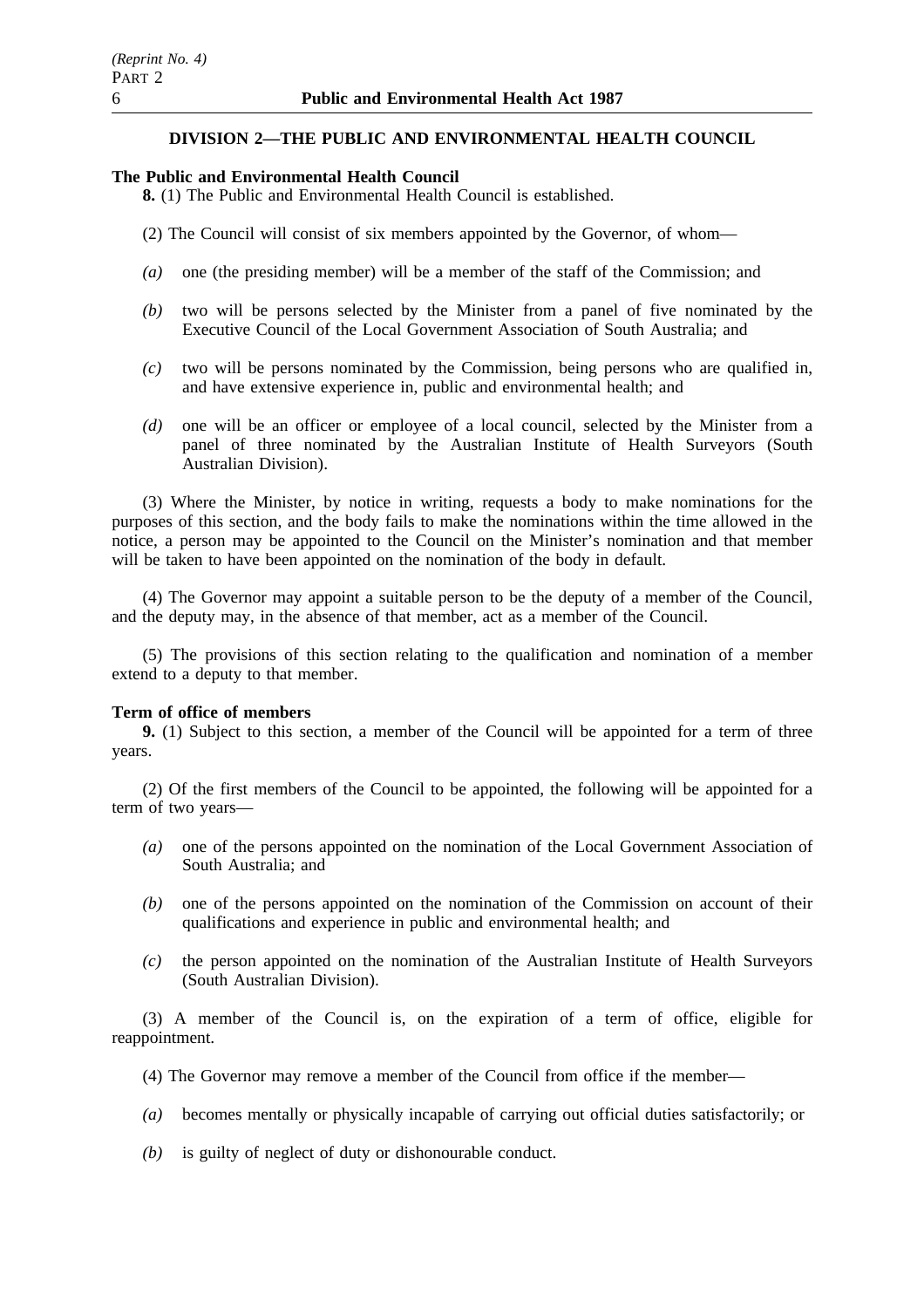- (5) The office of a member of the Council becomes vacant if the member—
- *(a)* dies; or
- *(b)* completes a term of office and is not reappointed; or
- *(c)* resigns by written notice addressed to the Minister; or
- *(d)* is removed from office by the Governor pursuant to subsection (4).

(6) On the office of a member of the Council becoming vacant, a person must be appointed to that office in accordance with this Act (but a person who is to fill a casual vacancy in the office of a member will only be appointed for the balance of the term of the person's predecessor).

#### **Conduct of business**

**10.** (1) The presiding member will, if present at a meeting of the Council, preside at that meeting and, in the absence of that member, his or her deputy will preside.

(2) If a person is not available to preside at a meeting of the Council in accordance with subsection (1), the members present may elect one of their number to preside at the meeting.

(3) Four members constitute a quorum of the Council.

(4) A decision carried by a majority of the votes cast by the members present at a meeting of the Council is a decision of the Council.

(5) Each member present at a meeting of the Council is entitled to one vote on a question arising for decision at the meeting and, in the event of an equality of votes, the person presiding is entitled to a second, or casting, vote.

(6) Subject to this Act, the business of the Council may be conducted in such manner as it determines.

#### **Validity of acts of Council and immunity of members**

**11.** (1) An act or proceeding of the Council is not invalid by reason only of a vacancy in its membership or a defect in the appointment of a member.

(2) No liability attaches to a member of the Council for an act or omission by that member or the Council in good faith in the exercise, performance or discharge, or purported exercise, performance or discharge, of the member's or the Council's powers, functions or duties under this Act.

(3) A liability that would, but for subsection (2), lie against a member of the Council lies against the Crown.

### **Functions of the Council**

**12.** (1) The functions of the Council are—

- *(a)* to report (on its own initiative or at the request of the Commission or the Minister) to the Commission or the Minister on any matter relating to public or environmental health;
- *(b)* to initiate, carry out or oversee programmes and activities designed to improve or promote public and environmental health;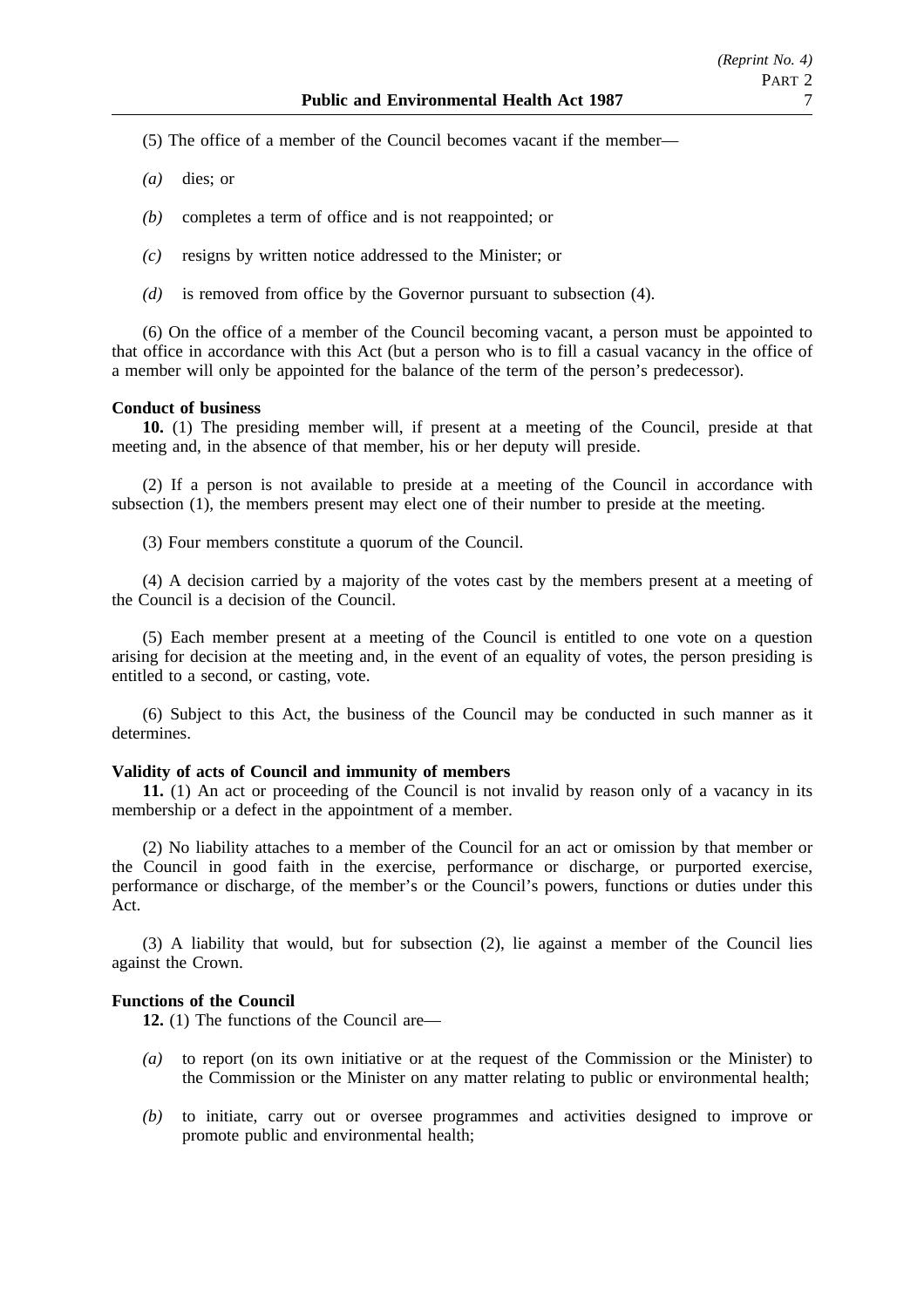- *(c)* to promote or, with the approval of the Minister, conduct inquiries into any aspect of public and environmental health;
- *(d)* to keep the operation, administration and enforcement of this Act under review and to recommend to the Minister any legislative or administrative change that appears necessary or appropriate;
- *(e)* to consider and report to the Minister on regulations proposed to be made under this Act;
- *(f)* to carry out any other function or duty assigned to the Council by the Minister or by or under this Act.

(2) The Council may establish such committees and sub-committees as it thinks fit (which may, but need not consist of, or include, members of the Council) to advise it on any aspect of its functions under this Act.

(3) The Council may, by instrument in writing, delegate any of its powers or functions under this Act.

- (4) A delegation under subsection (3)—
- *(a)* may be absolute or conditional; and
- *(b)* does not derogate from the powers of the Council itself; and
- *(c)* is revocable at will.

## **DIVISION 3—ENFORCEMENT OF PROPER STANDARDS**

### **Powers and duties of relevant authorities**

**12A.** (1) It is the duty of the Commission—

- *(a)* to promote proper standards of public and environmental health in the State generally; and
- *(b)* without derogating from the powers of a local council under this Act (but subject to this section), to take adequate measures to ensure that the provisions of this Act are observed within the State.
- (2) Subject to this section, it is the duty of a local council—
- *(a)* to promote proper standards of public and environmental health in its area; and
- *(b)* to take adequate measures to ensure that the provisions of Part 3 are observed in its area; and
- *(c)* to take reasonable steps—
	- (i) to prevent the occurrence and spread of notifiable diseases within its area; and
	- (ii) to prevent any infestation or spread of vermin, rodents or other pests within its area.

(3) If, in the opinion of the Council, a local council has failed to discharge its duty under this section, the Council must consult with the local council in relation to the matter.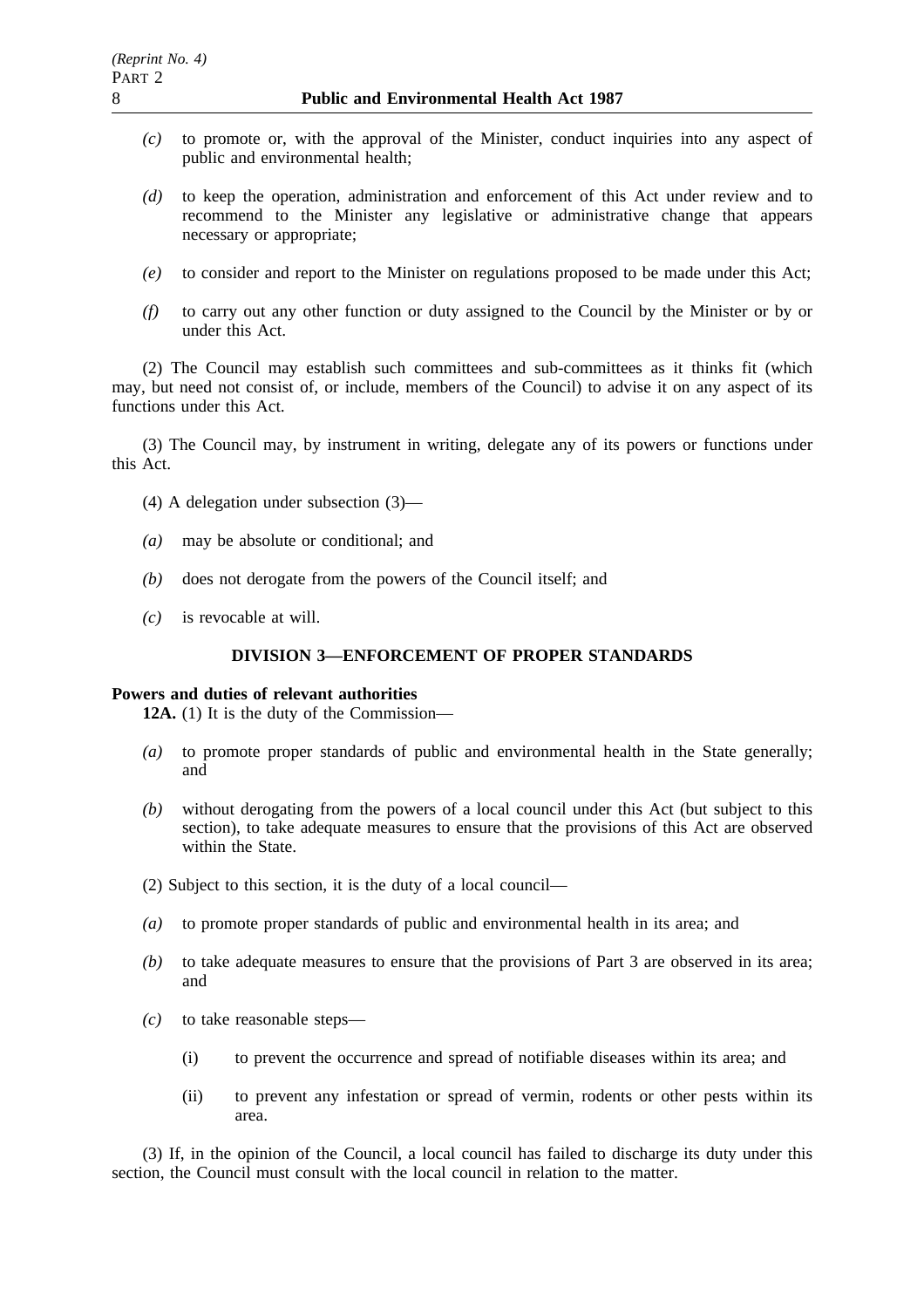(4) If, after taking action to comply with subsection (3), the Council considers that the matter remains unresolved, the Council may take such action as appears appropriate.

(5) Without limiting the generality of subsection (4), the Council may, by notice in the *Gazette*, withdraw powers from a local council and transfer them to the Commission.

(6) Before taking action under subsection (5)—

- *(a)* the Council must, by notice in writing—
	- (i) inform the local council of its proposed course of action (setting out the grounds on which that action is proposed); and
	- (ii) invite the local council to make written submissions in relation to the matter; and
- *(b)* if the local council so requests in written submissions to the Council—the Council must discuss the matter with a delegation representing the local council.

(7) The Council must, as soon as is reasonably practicable after publishing a notice under subsection (5), furnish the local council with written reasons for its decision.

(8) The Commission may recover as a debt costs and expenses reasonably incurred in exercising powers transferred under subsection (5) from the local council from which the powers are withdrawn.

(9) The Council may, by subsequent notice in the *Gazette*, revoke a notice under subsection  $(5)$ .

(10) The Commission may agree to discharge on behalf of a local council any part of its duty under subsection (2).

(11) An agreement under subsection (10) may be made subject to conditions and limitations.

(12) Where the Commission enters into an agreement under subsection (10), the Commission is, to the extent contemplated by the agreement, vested with the powers of the local council in respect of which the agreement is made.

(13) A breach of duty under this section does not give rise to any civil liability.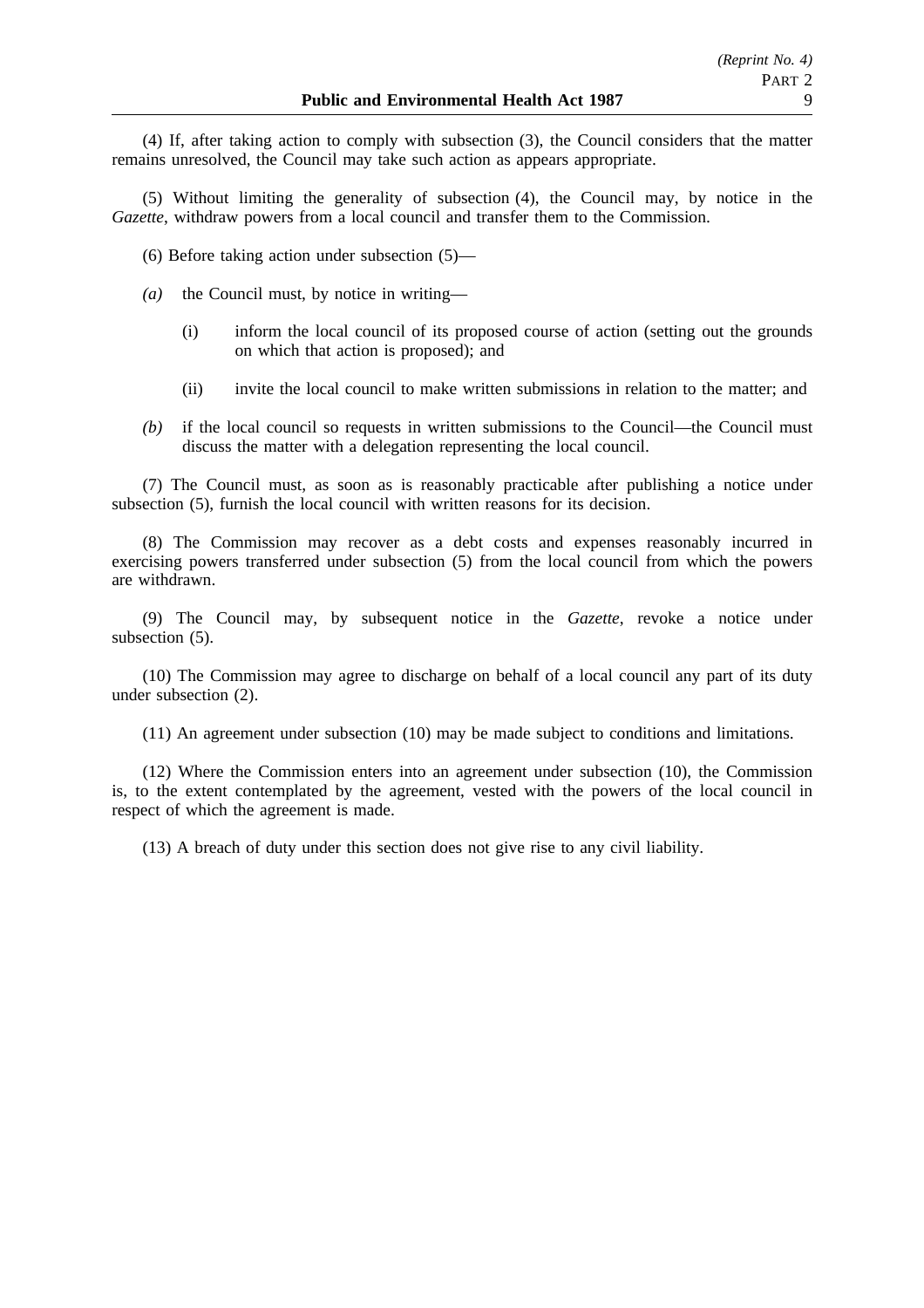#### **PART 3 PROTECTION OF PUBLIC HEALTH**

#### \*\*\*\*\*\*\*\*\*\*

#### **DIVISION 2—PROVISIONS RELATING TO SANITATION, DRAINAGE, ETC.**

#### **Prevention of insanitary conditions on premises**

**15.** (1) If premises are in an insanitary condition, the authority may, by notice in writing, require an owner of the premises or any other person who is apparently responsible for causing the insanitary condition or allowing the insanitary condition to occur—

- *(a)* to take specified action to improve the condition of the premises; or
- *(b)* to desist from a specified activity to which the condition of the premises is apparently attributable.

(2) If residential premises are, by reason of their insanitary condition, unfit for human habitation, the authority may include in a notice under subsection (1), a direction that, after a date specified in the notice, the premises must not be occupied until—

- *(a)* specified action to render the premises fit for human habitation has been taken; and
- *(b)* the authority is satisfied that the premises are fit for human habitation.

(3) A person to whom a notice under subsection (1) is addressed shall not, without reasonable excuse, fail to comply with the notice.

Penalty: Division 5 fine.

Expiation fee: Division 6 fee.

(4) Where a notice under subsection (1) includes a direction under subsection (2), the authority must have a copy of the notice affixed to a conspicuous part of the premises to which it relates.

(5) A person shall not, knowing that a direction exists under subsection (2), occupy premises in contravention of that direction.

Penalty: Division 6 fine.

Expiation fee: Division 7 fee.

(6) The authority may, by further notice in writing, vary or revoke a notice given under this section.

### **Offence in relation to insanitary conditions on premises**

**16.** (1) If premises are in an insanitary condition, any person who is responsible for causing the condition or allowing the condition to occur is guilty of an offence.

Penalty: Division 5 fine.

Expiation fee: Division 6 fee.

(2) It is a defence to a charge for an offence against subsection (1) to prove that there is a reasonable excuse for the condition of the premises.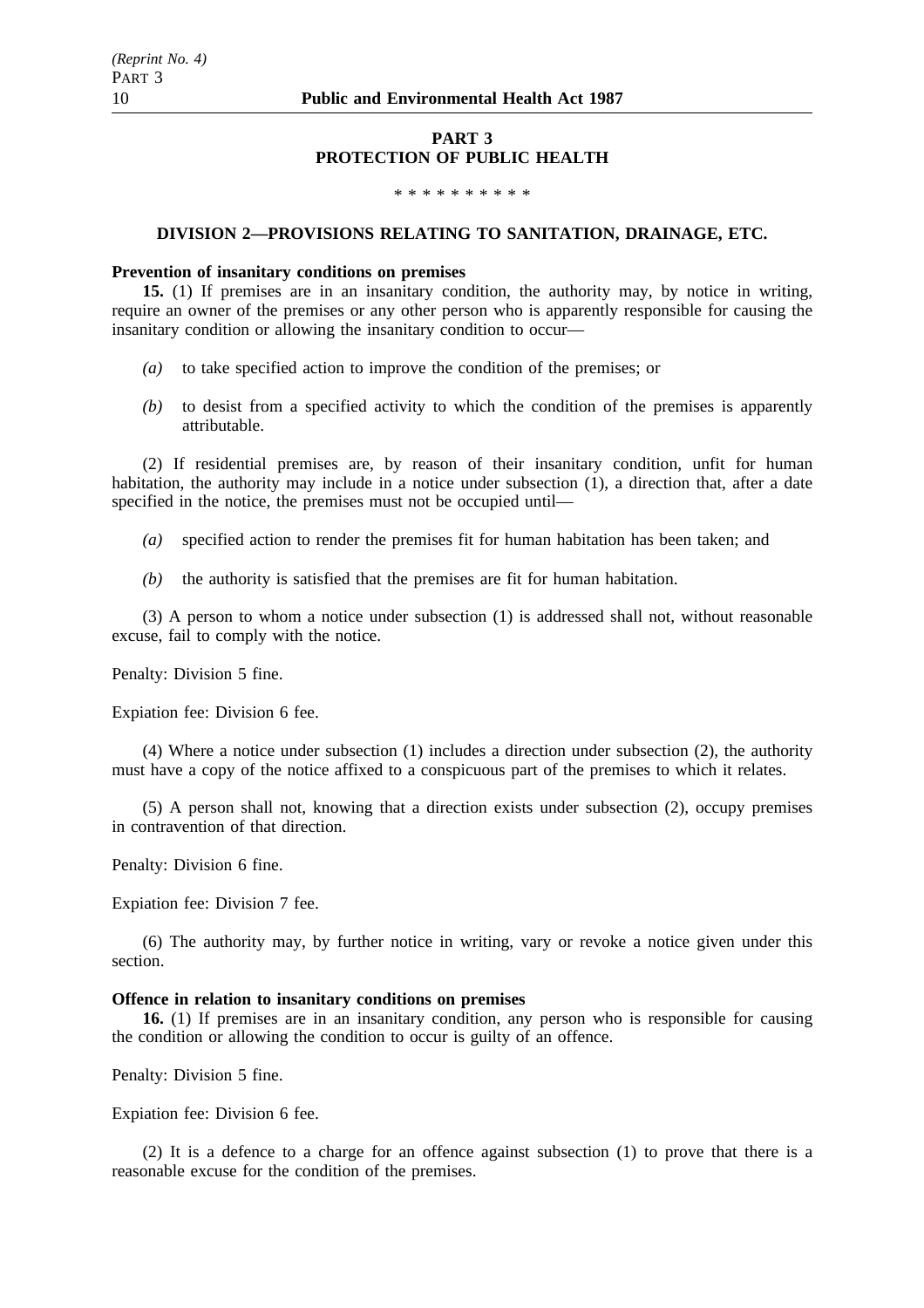#### **Control of offensive activities**

**17.** (1) If an activity—

- *(a)* gives rise to a risk to health; or
- *(b)* results in the emission of offensive material or odours,

the authority may, by notice in writing to the person responsible for the activity, require that person to desist from the activity or to observe requirements stipulated in the notice in relation to the carrying on of the activity.

(2) A person who, without reasonable excuse, fails to comply with a notice under subsection (1) is guilty of an offence.

Penalty: Division 5 fine.

Expiation fee: Division 6 fee.

#### **Discharge of wastes in a public place**

**18.** (1) A person who discharges waste into a public place is guilty of an offence.

Penalty: Division 3 fine.

(2) A person who, without lawful permission, discharges waste into premises of which he or she is not an owner is guilty of an offence.

Penalty: Division 3 fine.

(3) The authority may, by notice in writing, require the owner to take specified action (immediately or within a period specified in the notice)—

- *(a)* to prevent the discharge or potential discharge of waste from those premises into a public place or other premises; or
- *(b)* to remove waste discharged by the owner into a public place or other premises.

(4) A person to whom a notice under subsection (3) is addressed shall not, without reasonable excuse, fail to comply with the notice.

Penalty: Division 3 fine.

Expiation fee: Division 6 fee.

(5) The authority may, by further notice in writing, vary or revoke a notice given under this section.

#### **Private thoroughfare**

**19.** (1) The owner of a private thoroughfare shall keep the thoroughfare clean and free of refuse.

Penalty: Division 6 fine.

Expiation fee: Division 7 fee.

(2) Where the owner of a private thoroughfare fails to comply with subsection (1), the authority may, by notice in writing, require the owner to take specified action to remedy the default within such time as the authority allows in the notice.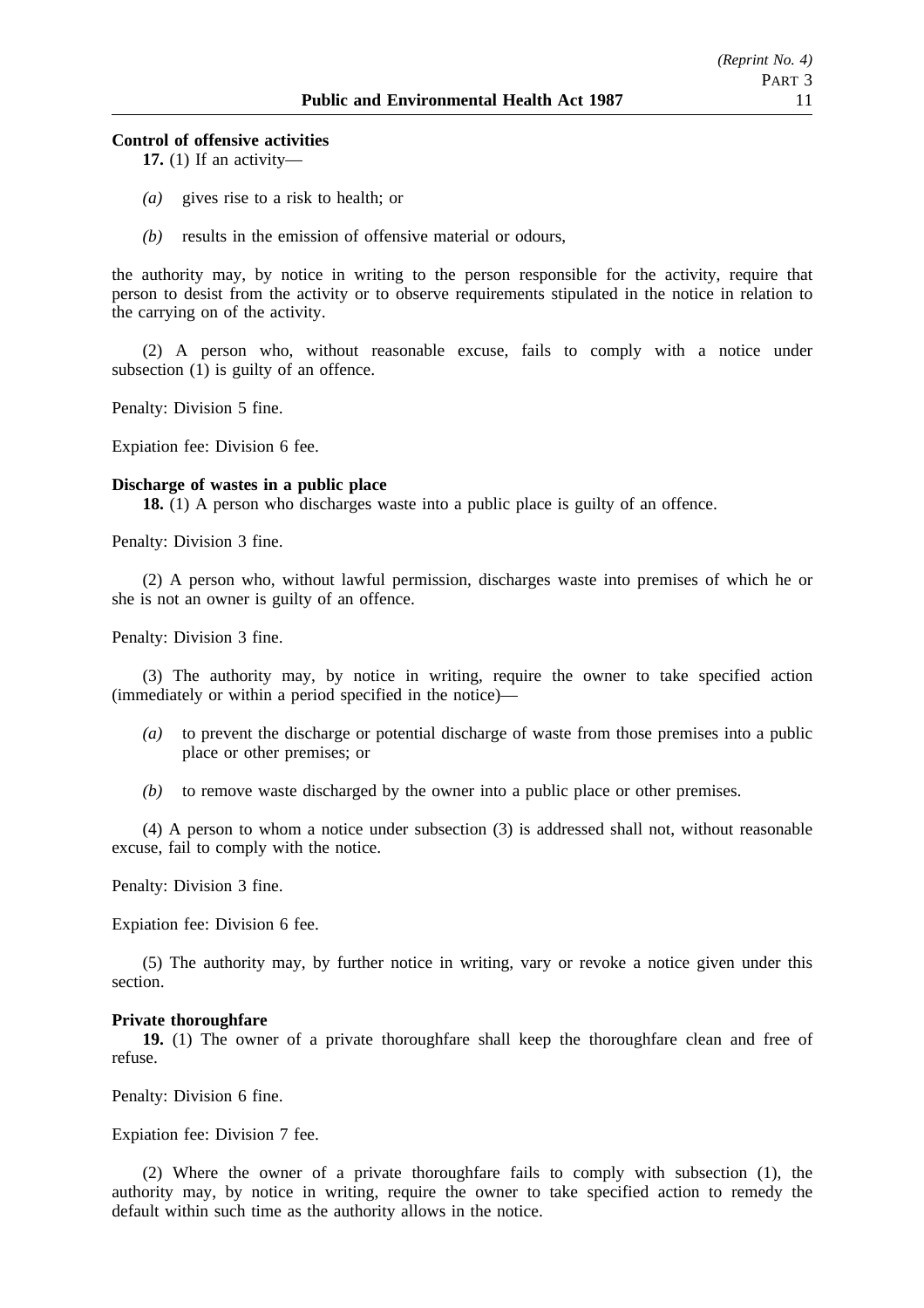(3) A person to whom a notice under subsection (2) is addressed shall not, without reasonable excuse, fail to comply with the notice.

Penalty: Division 6 fine.

Expiation fee: Division 7 fee.

(4) The authority may, by further notice in writing, vary or revoke a notice given under this section.

(5) In this section—

"**private thoroughfare**" means a private street, road, lane, footway, alley, court or thoroughfare that the public is allowed to use.

### **Provision of adequate sanitation**

**20.** (1) Where the authority is of the opinion that premises have inadequate facilities for sanitation or personal hygiene, the authority may, by notice in writing, require an owner of the premises to take such action as the authority thinks necessary, and specifies in the notice, to provide adequate facilities within such time, and in such manner, as is specified in the notice.

(2) A person to whom a notice under subsection (1) is addressed shall not, without reasonable excuse, fail to comply with the notice.

Penalty: Division 6 fine.

Expiation fee: Division 7 fee.

(3) The authority may, by further notice in writing, vary or revoke a notice given under this section.

(4) The owner of a building that is used as a place of public assembly shall keep the building clean and properly ventilated.

Penalty: Division 6 fine.

Expiation fee: Division 7 fee.

## **DIVISION 3—PROTECTION OF WATER SUPPLIES**

### **Pollution of water**

**21.** (1) A person who pollutes a water supply is guilty of an offence.

Penalty: Division 1 fine.

(2) If the authority is of the opinion that a water supply may become polluted in consequence of a particular activity, the authority may, by notice in writing addressed to the person responsible for the activity, require the person—

- *(a)* to take specified action to prevent pollution of the water supply within such time as the authority specifies in the notice; or
- *(b)* to desist from the activity.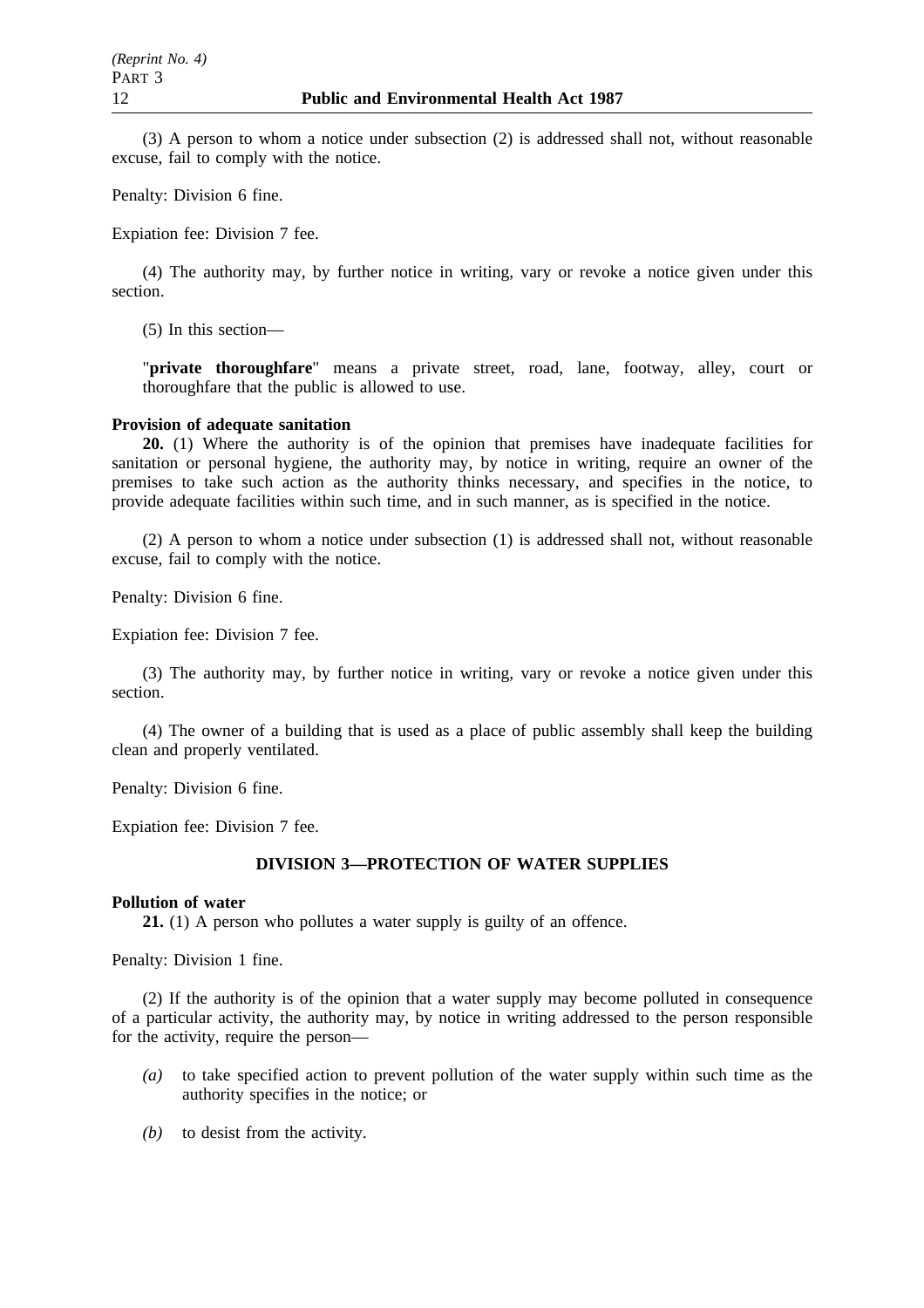(3) A person to whom a notice under subsection (2) is addressed shall not, without reasonable excuse, fail to comply with the notice.

Penalty: Division 1 fine.

(4) The authority may, by further notice in writing, vary or revoke a notice given under this section.

- (5) This section does not apply to, or in relation to—
- *(a)* the pollution of water supply that is authorised by or under the *Water Resources Act 1990;*
- *(b)* a person in relation to the pollution of a water supply if that person is exempted by or under the *Water Resources Act 1990* from the operation of Division 2 of Part 5 of that Act in relation to the pollution of that water supply;
- *(c)* the pollution of a water supply if the pollution does not constitute an offence under the *Water Resources Act 1990* because of a regulation under that Act declaring that the Act, or a particular provision of the Act, does not apply to, or in relation to, the water supply.

### **Sources of water supply may be closed**

**22.** (1) If the authority is of the opinion that a water supply is polluted and that action is necessary under this subsection to prevent human consumption of the water, it may, by notice published in the *Gazette*, restrict or prohibit the taking of water from that water supply, or the use of water taken from that water supply, for human consumption.

(2) A person, knowing that a notice has been given under subsection (1), shall not, without reasonable excuse, contravene the notice.

Penalty: Division 4 fine.

(3) The authority may, by further notice in the *Gazette*, vary or revoke a notice given under this section.

## **DIVISION 4—ACTION ON DEFAULT, RECOVERY OF COSTS, ETC.**

### **Action on default**

**23.** (1) Where the requirements of a notice under this Part are not complied with, the authority may cause the requirements to be carried out.

(2) A person authorised to do so by the authority may enter premises at any reasonable time for the purposes of carrying out the requirements of a notice, but shall not break into the premises unless authorised to do so by warrant of a justice.

(3) A justice may issue a warrant under subsection (2) if satisfied, by affidavit or other sworn evidence, that the warrant is reasonably required in the circumstances of the case.

(4) The authority may recover the costs and expenses reasonably incurred in exercising the powers under subsection (1) from the person who failed to comply with the notice, as a debt.

(5) Any costs and expenses reasonably incurred in exercising powers under subsection (1) in respect of land will be a charge against the land and may be recovered as if they were rates in arrear.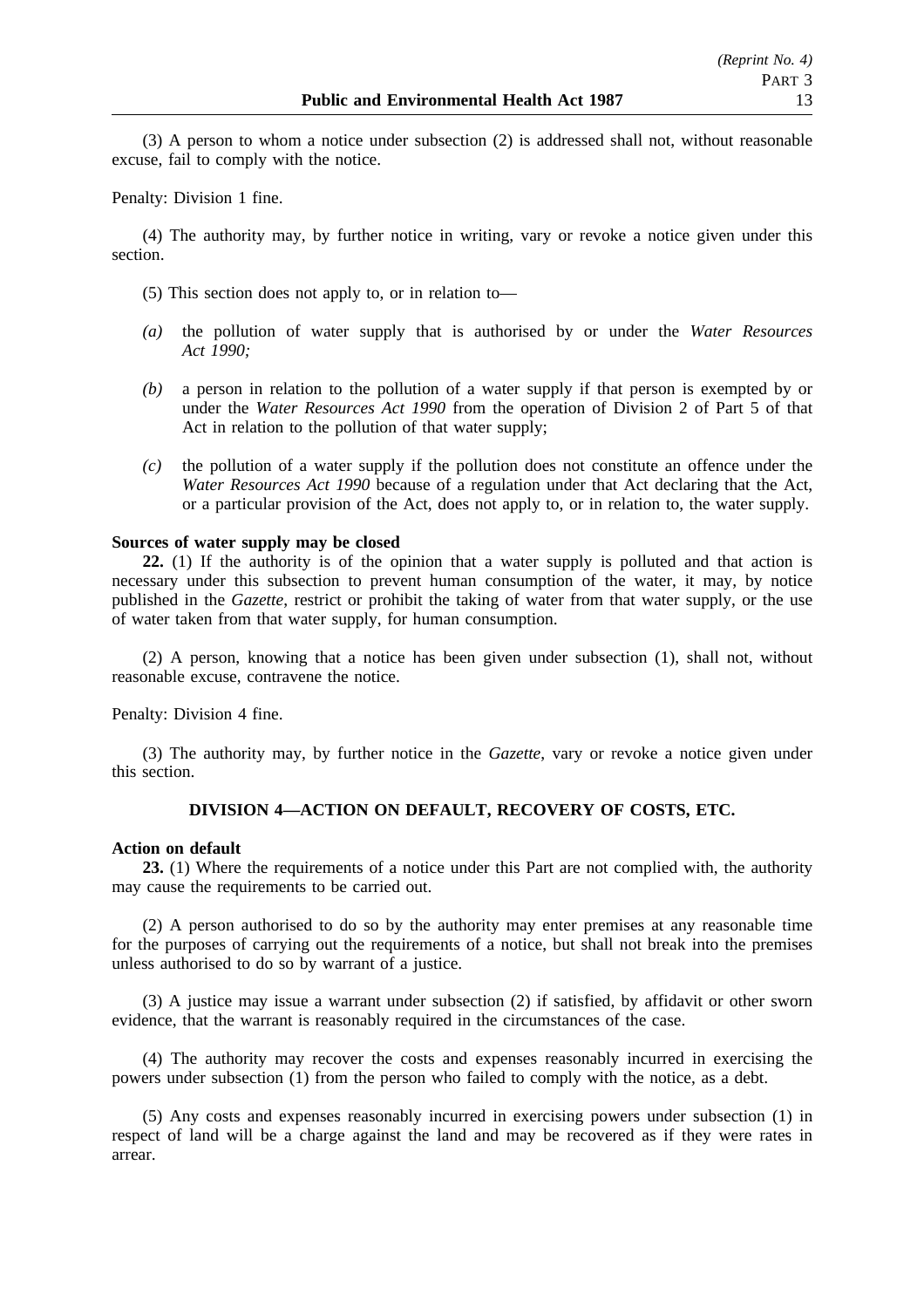#### **Recovery of costs by one person from another 24.** Where—

- *(a)* a person is required by a notice under this Part to take any action; and
- *(b)* the circumstances out of which the requirement arose are attributable to the act or default of another,

the person may recover the amount of the costs and expenses reasonably incurred in complying with the notice from that other person as a debt.

## **DIVISION 5—APPEALS**

#### **Grounds for, and manner of, appeal**

**25.** (1) A person may appeal against a requirement imposed under this Part.

(2) An appeal under this section lies to the Council and must be instituted by a written notice of appeal setting out, in detail, the grounds of appeal.

(3) An appeal must be instituted within 14 days of the requirement being imposed under this Part unless the Council, in its discretion, allows an extension of time for instituting the appeal.

(4) Subject to a determination by the Council to the contrary in relation to a particular appeal, where an appeal has been instituted, the requirement appealed against is suspended until the appeal has been determined or withdrawn.

(5) An appeal under this section is to be conducted as a full review of the matter to which the appeal relates.

(6) An appeal under this section must be dealt with as expeditiously as possible.

#### **Constitution of special committee**

**26.** (1) An appeal will be heard and determined by a review committee, constituted by the Council, consisting of—

- *(a)* the member of the staff of the Commission appointed to the Council (who will preside); and
- *(b)* one of the members of the Council who were appointed on the nomination of the Local Government Association of South Australia; and
- *(c)* either one of the members of the Council who were appointed on the nomination of the Commission on account of their qualifications and experience in public and environmental health or the member of the Council appointed on the nomination of the Australian Institute of Health Surveyors (South Australian Division).

(2) A decision in which two members of a review committee concur is a decision of the Council and takes effect without further action by the Council.

### **Proceedings of review committee**

**27.** (1) For the purposes of dealing with an appeal, a review committee may adopt such procedures as it thinks appropriate.

(2) A party is entitled to appear personally or, with leave of the committee, by representative, in proceedings before a review committee.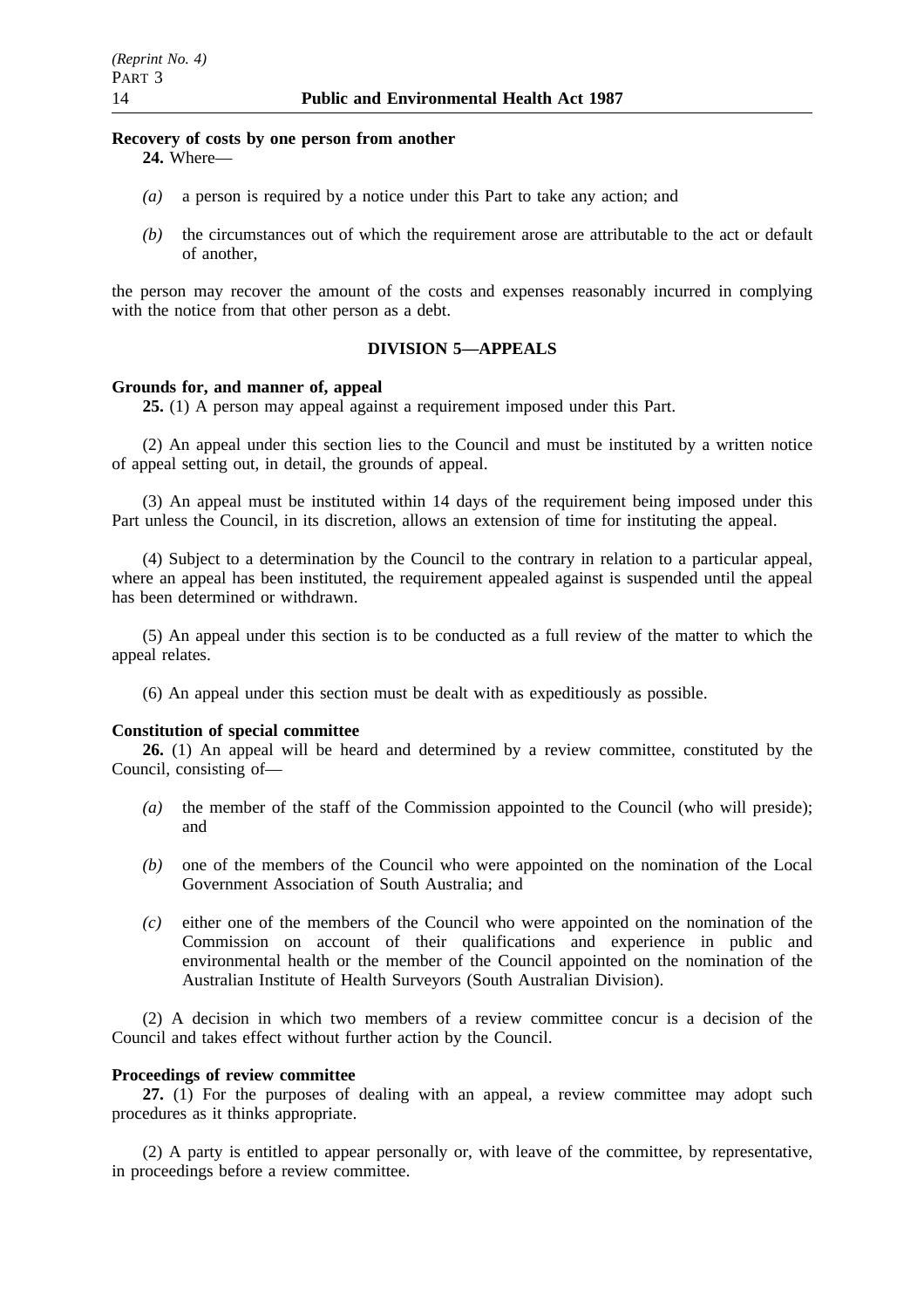(3) A review committee may proceed to determine an appeal in the absence of a party if the party has had notice of the time and place of the proceedings and fails to appear.

(4) In any proceedings before a review committee, the review committee is not bound by the rules of evidence but may inform itself upon any matter relating to the proceedings in such manner as it thinks fit.

## **Determination of an appeal**

**28.** Upon hearing an appeal, a review committee may—

- *(a)* revoke the requirement appealed against and, where appropriate, discharge any notice given to the appellant;
- *(b)* substitute any requirement or notice that could have been made or given in the first instance;
- *(c)* dismiss the appeal;
- *(d)* refer the matter back to the authority for re-consideration;
- *(e)* make an order for costs;
- *(f)* make any ancillary order that the committee thinks fit.

### **Further appeal**

**29.** (1) A right of appeal exists to the District Court against a decision of the Council under this Division.

(1a) An appeal must be instituted within 14 days of the decision of the Council unless the District Court, in its discretion, allows an extension of time for instituting the appeal.

- (2) On an appeal, the District Court may—
- *(a)* vary or quash the Council's decision;
- *(b)* make any order that the justice of the case may require.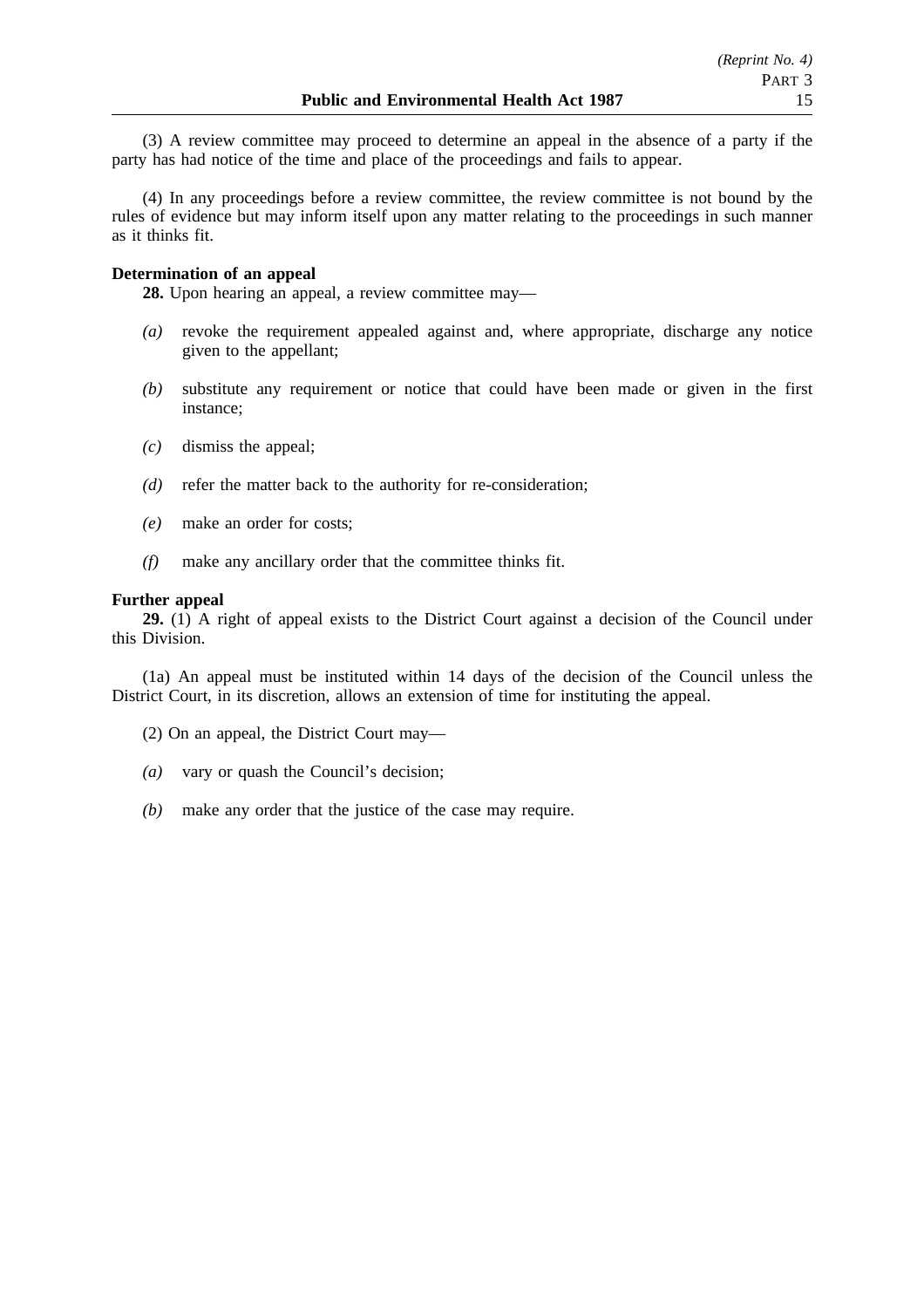#### **PART 4**

## **NOTIFIABLE DISEASES AND THE PREVENTION OF INFECTION**

## **DIVISION 1—NOTIFICATION OF DISEASES**

## **Notification**

**30.** (1) Where a medical practitioner or person of a class prescribed by regulation suspects that a person is suffering from or has died from a notifiable disease, the medical practitioner or person of a prescribed class—

- *(a)* shall as soon as practicable and, in any event, within three days of forming that suspicion, report the case to the Commission; and
- *(b)* shall furnish the Commission with such further information as the Commission may require.

Penalty: Division 7 fine.

Expiation fee: Division 8 fee.

- (2) A report under subsection (1)—
- *(a)* must be made in a manner and form determined by the Commission; and
- *(b)* must be accompanied by the required information.

(3) On the receipt of a report under subsection (1) that relates to a person in a local government area, the Commission must, where there is an immediate threat to public health in the area, immediately communicate the contents of the report to the local council for the area.

(4) A medical practitioner (other than a person of a class prescribed by regulation) who suspects that a person is suffering from a notifiable disease is not required to make a report under subsection (1) with respect to that case if the practitioner knows or reasonably believes that a report has already been made to the Commission by another medical practitioner who is or who has been responsible for the treatment of that person.

(5) A medical practitioner or person of a class prescribed by regulation who makes a report to the Commission in accordance with this section is, subject to any prescribed exception, entitled to be paid the prescribed fee.

(6) No civil liability arises from a statement made honestly and without malice in a report under this section.

\*\*\*\*\*\*\*\*\*\*

#### **DIVISION 2—EXAMINATION AND TREATMENT OF DISEASES**

#### **Power of Commission to require a person to undergo an examination**

**31.** (1) Where the Commission has reasonable grounds to suspect that a person is or may be suffering from a controlled notifiable disease, the Commission may, by notice in writing addressed to the person, require the person to present himself or herself for examination by a medical practitioner at such time and place as is specified in the notice.

(2) If a person who has been served with a notice under subsection (1) fails to comply with the notice, a magistrate may issue a warrant for the apprehension and examination of that person.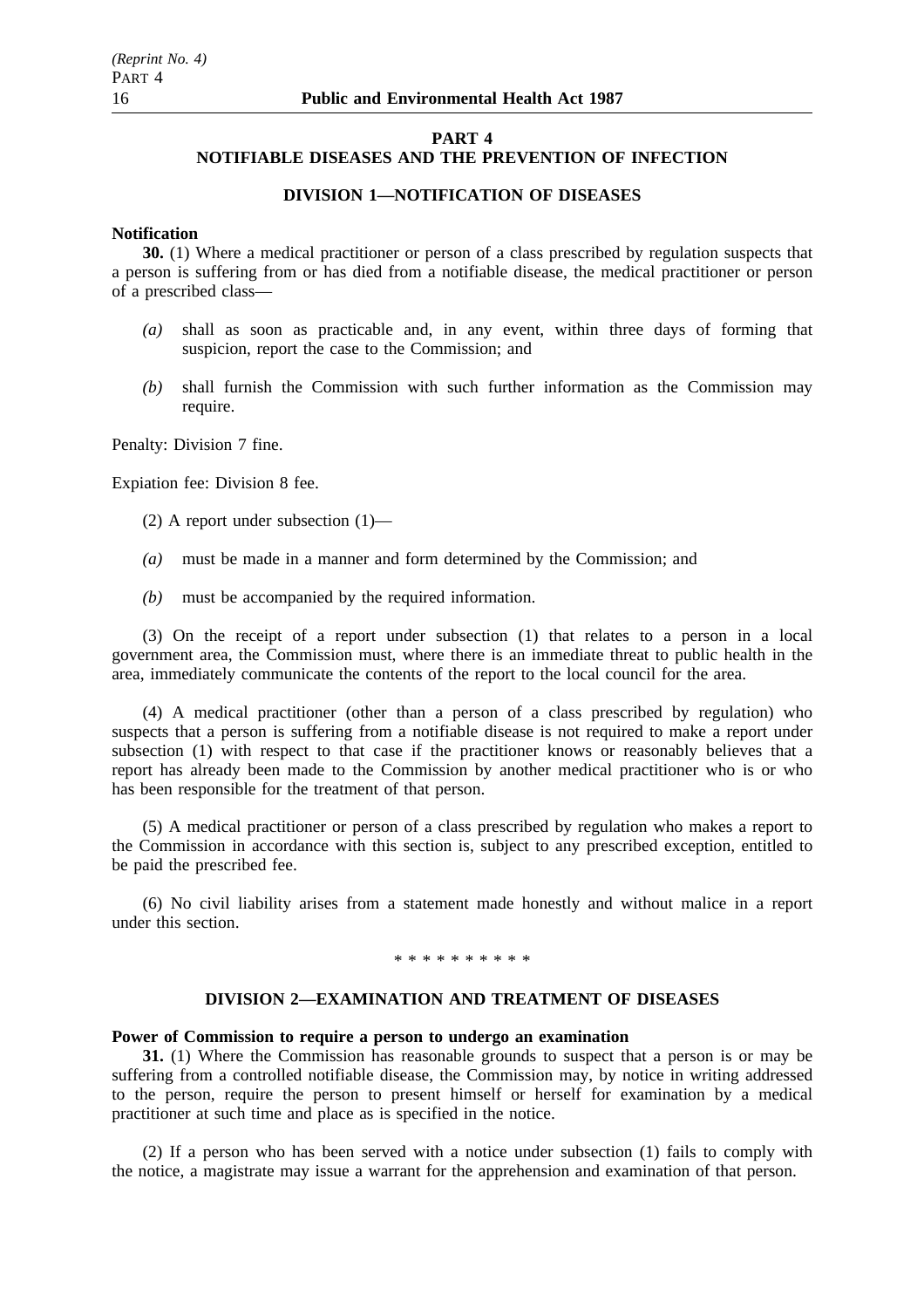(3) Reasonable force may be exercised in the execution of a warrant under subsection (2).

(4) A person apprehended in pursuance of a warrant may be detained for a period not exceeding 48 hours for the purpose of examination.

(5) Where—

- *(a)* a person is examined pursuant to this section; and
- *(b)* the examination discloses that the person is not suffering from a controlled notifiable disease,

the person is entitled to reasonable compensation from the Commission for costs and expenses directly incurred by the person in attending for the examination.

(6) Compensation payable under subsection (5) may be recovered as a debt.

## **Power of Commission, in the interests of public health, to detain persons suffering from diseases**

**32.** (1) Where—

- *(a)* a medical practitioner has certified that a person is suffering from a controlled notifiable disease; and
- *(b)* the Commission is of the opinion that in the interests of public health the person should be kept at a suitable place of quarantine,

a magistrate may, on the application of the Commission, issue a warrant for the detention of the person at a suitable place of quarantine.

(2) An application for a warrant under subsection (1) may, in an emergency, be made by telephone.

(3) A person held in detention under subsection (1) must be given a notice setting out the reason for his or her detention and such other information as may be prescribed.

(4) A person may not be held in detention under subsection (1) for more than 72 hours unless—

- *(a)* the Commission applies to a magistrate for an extension of the period of detention; and
- *(b)* the magistrate, after considering any representations made by or on behalf of the person under detention, extends the period of detention.

(5) Subject to subsection (6), a person must not be detained under this section for more than six months.

(6) A person may be detained for more than six months on the authorisation of a Supreme Court judge.

(7) A person who is being detained pursuant to the decision of a magistrate under subsection  $(4)$  or the authorisation of a Supreme Court judge under subsection  $(6)$  must be examined by a medical practitioner at intervals not exceeding—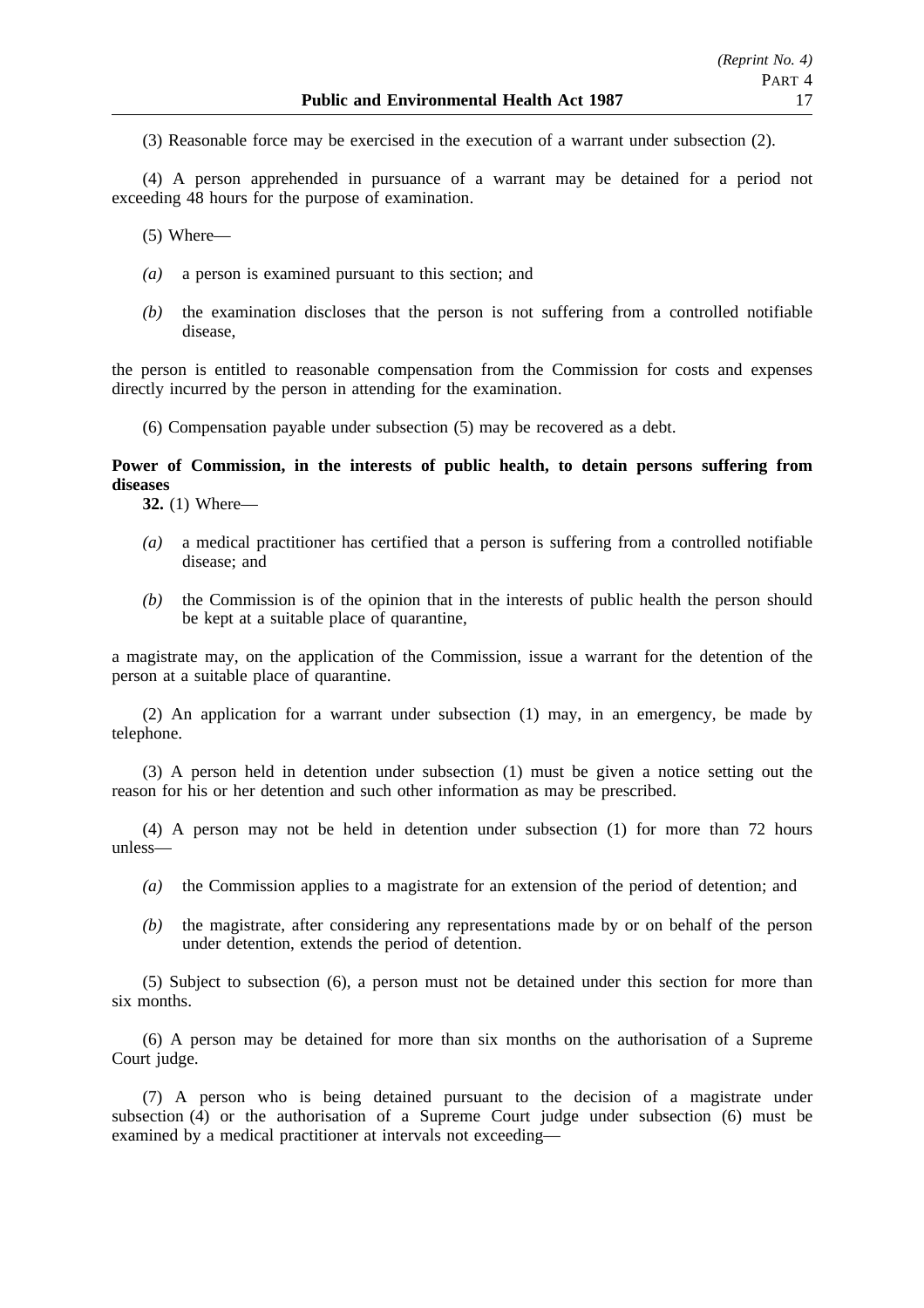- *(a)* four weeks; or
- *(b)* such shorter period or periods as the magistrate or judge may determine having regard to the nature of the particular notifiable disease and the extent of the infection.

(8) An examination under subsection (7) is not to proceed if the person objects to being examined.

### **Power of Commission to give directions to persons suffering from diseases**

**33.** (1) Where—

- *(a)* a medical practitioner has certified that a person is suffering from a controlled notifiable disease; and
- *(b)* the Commission is of the opinion that the person should take or refrain from certain action to prevent the risk of infection spreading to others,

the Commission may, by notice in writing, give appropriate directions to the person.

(2) The directions that may be given to a person under subsection (1) include—

- *(a)* a direction that the person reside at a specified place;
- *(b)* a direction that the person place himself or herself under the supervision of a member of the staff of the Commission or a medical practitioner nominated by the Commission and obey the reasonable directions of that person;
- *(c)* a direction that the person submit himself or herself to examination by a medical practitioner at such intervals as the Commission may require;
- *(d)* a direction that the person refrain from performing specified work or any work other than specified work;
- *(e)* such other directions as to the person's conduct or supervision that the Commission considers should apply in order to prevent the spread of infection.

(3) A person to whom a direction is given under this section may apply to a magistrate for a review of the direction.

(4) On a review under subsection (3), the magistrate may—

- *(a)* confirm, vary or quash the direction;
- *(b)* make any further or other direction.

(5) A person who, without reasonable excuse, contravenes or fails to comply with a direction under this section is guilty of an offence.

Penalty: Division 5 fine.

Expiation fee: Division 6 fee.

(6) If a person fails to comply with a direction under this section, a magistrate may issue a warrant for the apprehension of that person.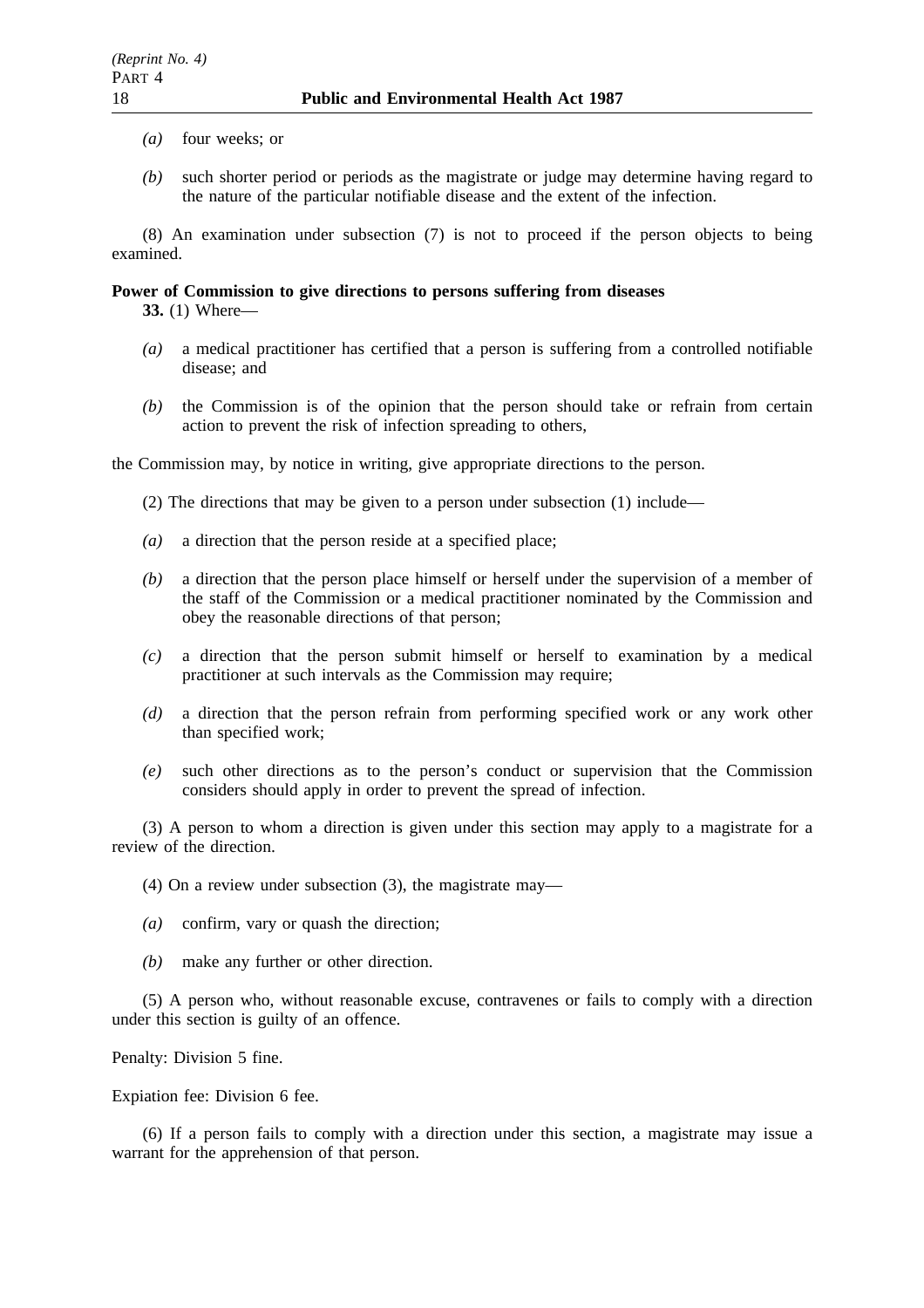(7) A person apprehended in pursuance of a warrant must be brought as soon as practicable before the magistrate who may—

- *(a)* add to, or vary, the directions; or
- *(b)* issue a warrant for the detention of the person under this Part in a place of quarantine.

## **Right of appeal against a decision of a magistrate**

**34.** (1) A right of appeal exists to the Supreme Court (constituted of a single judge) against a decision of a magistrate under this Division.

- (2) On an appeal, the Supreme Court may—
- *(a)* vary or quash the magistrate's decision;
- *(b)* make any order that the justice of the case may require.

## **DIVISION 3—CONTROL AND PREVENTION OF INFECTION**

### **Reporting to local councils**

**35.** The Commission—

- *(a)* shall, on a monthly basis, provide each local council with a report on the occurrence of notifiable diseases in its area and any problems caused by such diseases that may exist in the area; and
- *(b)* shall inform a local council of the occurrence of any notifiable disease in its area that constitutes, or may constitute, a threat to public health.

### **Action to prevent the spread of infection**

**36.** (1) Where there is danger to public health from the possible spread of a notifiable disease, the Commission or an authorised officer authorised by the Commission for the purposes of this section may give directions and take such action as may be appropriate to avert that danger.

(2) Without limiting the generality of subsection (1), the Commission or authorised officer may—

- *(a)* direct that any premises, vehicle or article be cleansed or disinfected;
- *(b)* direct the destruction of any article, substance or food;
- *(c)* seize any vehicle, article, substance or food;
- *(d)* impose areas of quarantine or close premises;
- *(e)* restrict movement into and out of any place or premises;
- *(f)* take such other action as may be prescribed.

(3) A person who is given a direction under subsection (1) or (2) shall not, without reasonable excuse, fail to comply with the direction.

Penalty: Division 5 fine.

Expiation fee: Division 6 fee.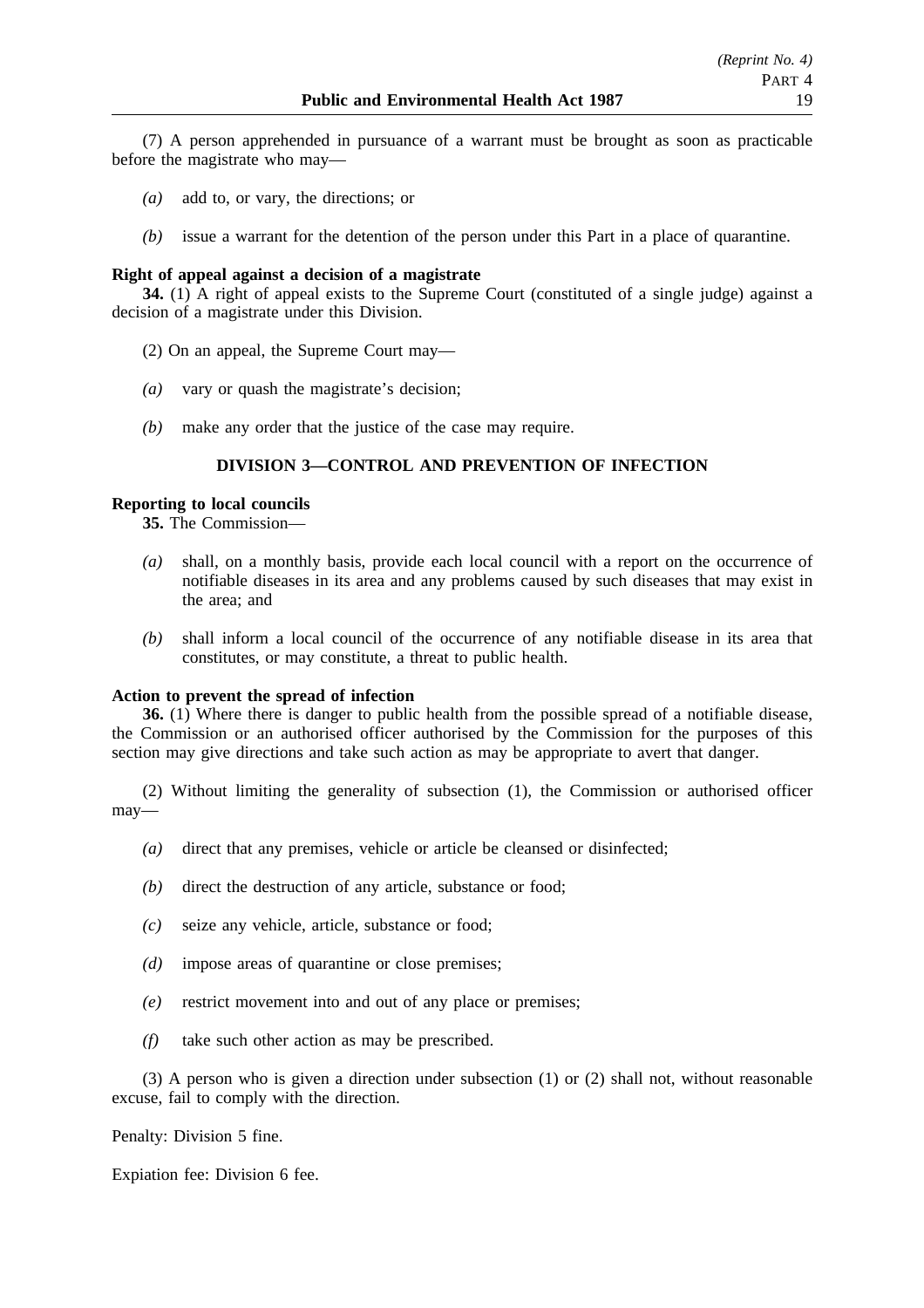(4) For the purpose of exercising a power under subsection (1) or (2), an authorised officer may be accompanied by such assistants as may be necessary or desirable in the circumstances.

(5) Where a person fails to take action in accordance with a direction, the Commission or an authorised officer may take that action or cause it to be taken.

(6) The Commission may recover as a debt costs and expenses reasonably incurred in exercising powers under subsection (5) from the person who failed to take the required action.

(7) For the purpose of exercising any power under this section, a person authorised to do so by the Commission may enter premises at any reasonable time, but shall not break into the premises unless authorised to do so by warrant of a justice.

(8) A justice may issue a warrant under subsection (7) if satisfied, by affidavit or other sworn evidence, that the warrant is reasonably required in the circumstances of the case.

(9) Where the Commission informs a local council of the occurrence of a notifiable disease in its area that constitutes a threat to public health, the local council must take such action as is reasonably open to the local council to assist in preventing the spread of that disease.

## **Person infected with disease must prevent transmission to others**

**37.** (1) A person infected with a controlled notifiable disease shall take all reasonable measures to prevent transmission of the disease to others.

Penalty: Division 3 fine.

\*\*\*\*\*\*\*\*\*\*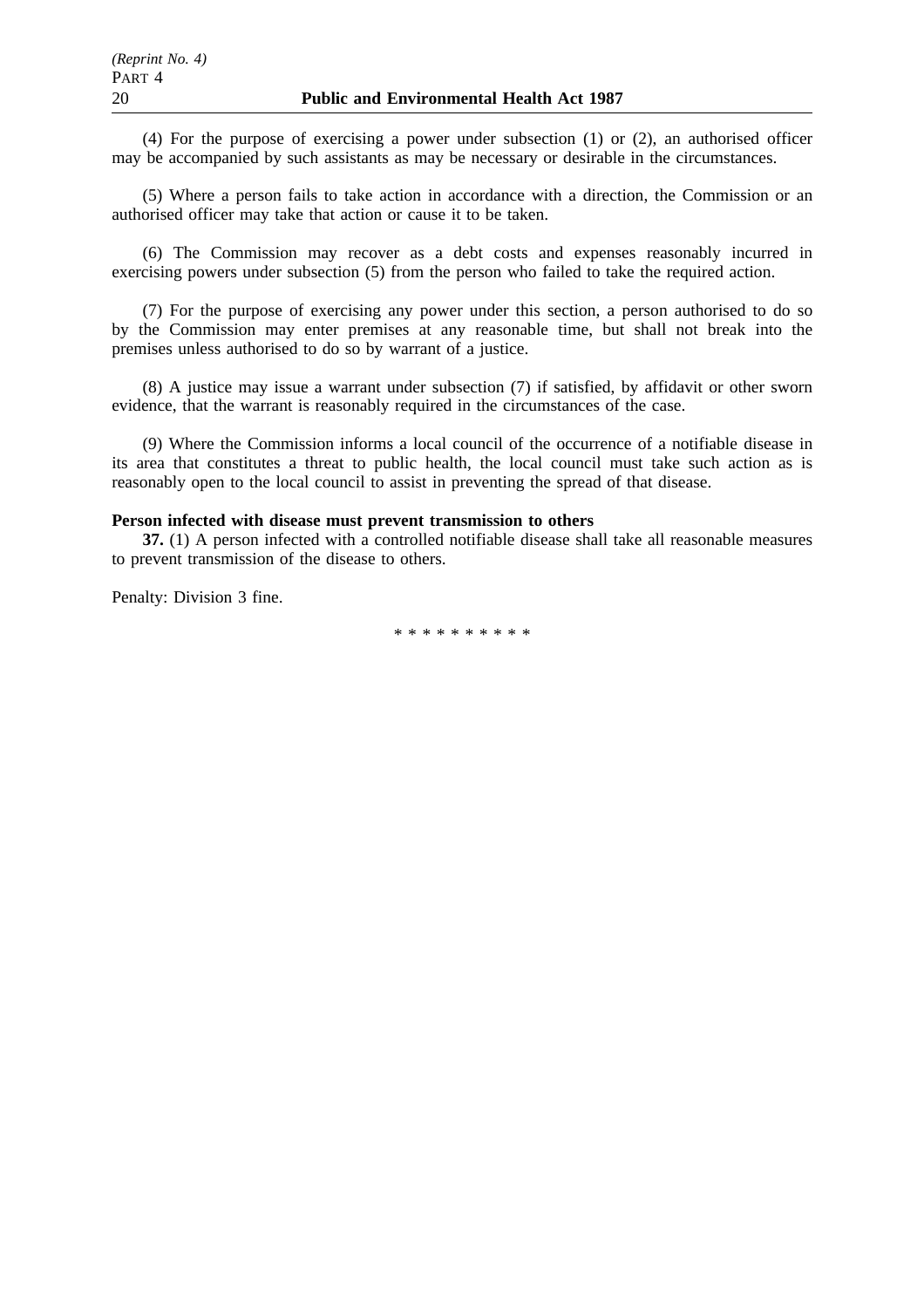## **PART 5 MISCELLANEOUS**

#### **Inspections, etc.**

**38.** (1) An authorised officer may, for purposes connected with the exercise, performance or discharge of any power, function or duty under this Act—

- *(a)* at any reasonable time, enter or inspect any premises or vehicle; and
- *(b)* during the course of the inspection of any premises or vehicle—
	- (i) ask questions of any person found in the premises or vehicle; and
	- (ii) inspect any article or substance found in the premises or vehicle; and
	- (iii) take and remove samples of any substance found in the premises or vehicle; and
	- (iv) require any person to produce any plans, specifications, books, papers or documents; and
	- (v) examine, copy and take extracts from any plans, specifications, books, papers or documents; and
	- (vi) take photographs, films or video recordings; and
	- (vii) take measurements, make notes and carry out tests; and
	- (viii) remove any article that may constitute evidence of the commission of an offence against this Act; and
- *(c)* require any person to answer any question that may be relevant to—
	- (i) ascertaining whether the person is suffering from a notifiable disease; or
	- (ii) the administration or enforcement of this Act.

(2) In the exercise of powers under subsection (1), an authorised officer may be accompanied by such assistants as may be necessary or desirable in the circumstances.

(2a) An authorised officer may use force to enter any premises or vehicle—

- *(a)* on the authority of a warrant issued by a magistrate; or
- *(b)* if the officer believes, on reasonable grounds, that the circumstances require immediate action to be taken.

(2b) A magistrate must not issue a warrant under subsection (2a) unless satisfied, on information given on oath—

- *(a)* that there are reasonable grounds to suspect that an offence against this Act has been, is being, or is about to be, committed; or
- *(b)* that the warrant is reasonably required in the circumstances.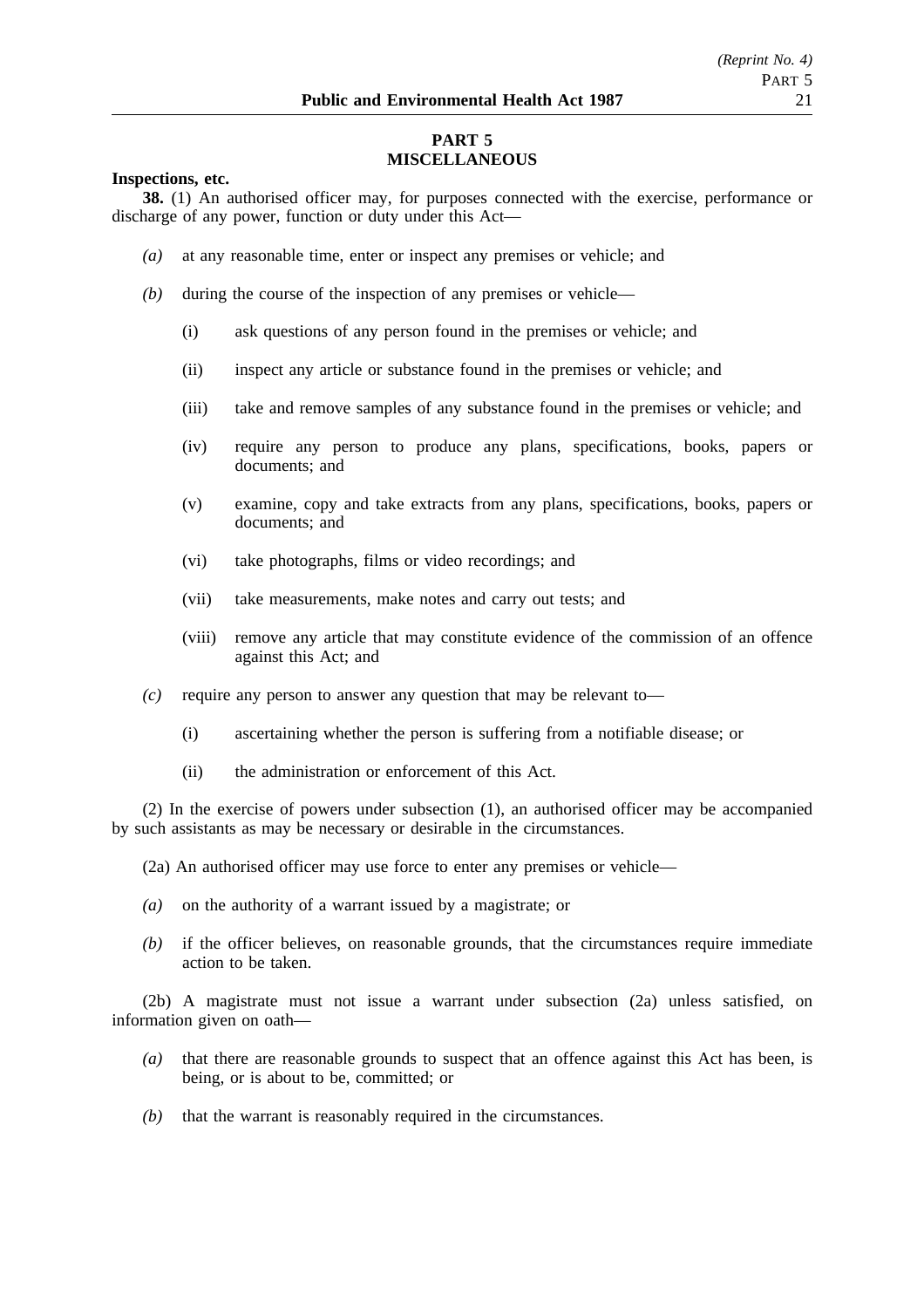(3) Where an authorised officer is inspecting premises or a vehicle under this section, the person in charge of the premises or vehicle shall provide such assistance as the authorised officer reasonably requires to facilitate the inspection.

(4) A person who—

- *(a)* hinders or obstructs an authorised officer, or a person assisting an authorised officer, in the exercise of a power under this section; or
- *(b)* having been asked a question under this section, does not answer the question to the best of his or her knowledge, information and belief; or
- *(c)* being the person in charge of premises or a vehicle subject to an inspection and having been required to provide reasonable assistance to facilitate the inspection, refuses or fails to provide such assistance,

is guilty of an offence.

Penalty: Division 6 fine.

(5) A person is not required to answer a question under this section if the answer would tend to incriminate him or her.

## **Councils may appoint officers of health**

**39.** A local council may appoint a person to act as the officer of health for its area.

#### **Immunity from liability**

**40.** (1) No personal liability attaches to—

- *(a)* an authorised officer or a person assisting an authorised officer in the exercise or purported exercise of a power under this Act; or
- *(b)* a member of the staff of the Commission or any other person authorised by the Commission to act on behalf of the Commission,

for an act or omission on his or her part in good faith in the exercise, performance or discharge, or purported exercise, performance or discharge, of any power, function or duty conferred or imposed by this Act.

(2) A liability that would, but for subsection (1), lie against a person on whom an immunity is conferred by that subsection lies instead against the Crown.

### **Power to require information**

**41.** (1) The Commission or a local council may require a person to furnish such information relating to public or environmental health as it reasonably requires for the purposes of this Act.

(2) Subject to subsection (3), a person who fails to comply with a requirement under subsection (1) is guilty of an offence.

Penalty: Division 6 fine.

Expiation fee: Division 7 fee.

(3) A person is not required to furnish information under subsection (1) if the information would tend to incriminate him or her.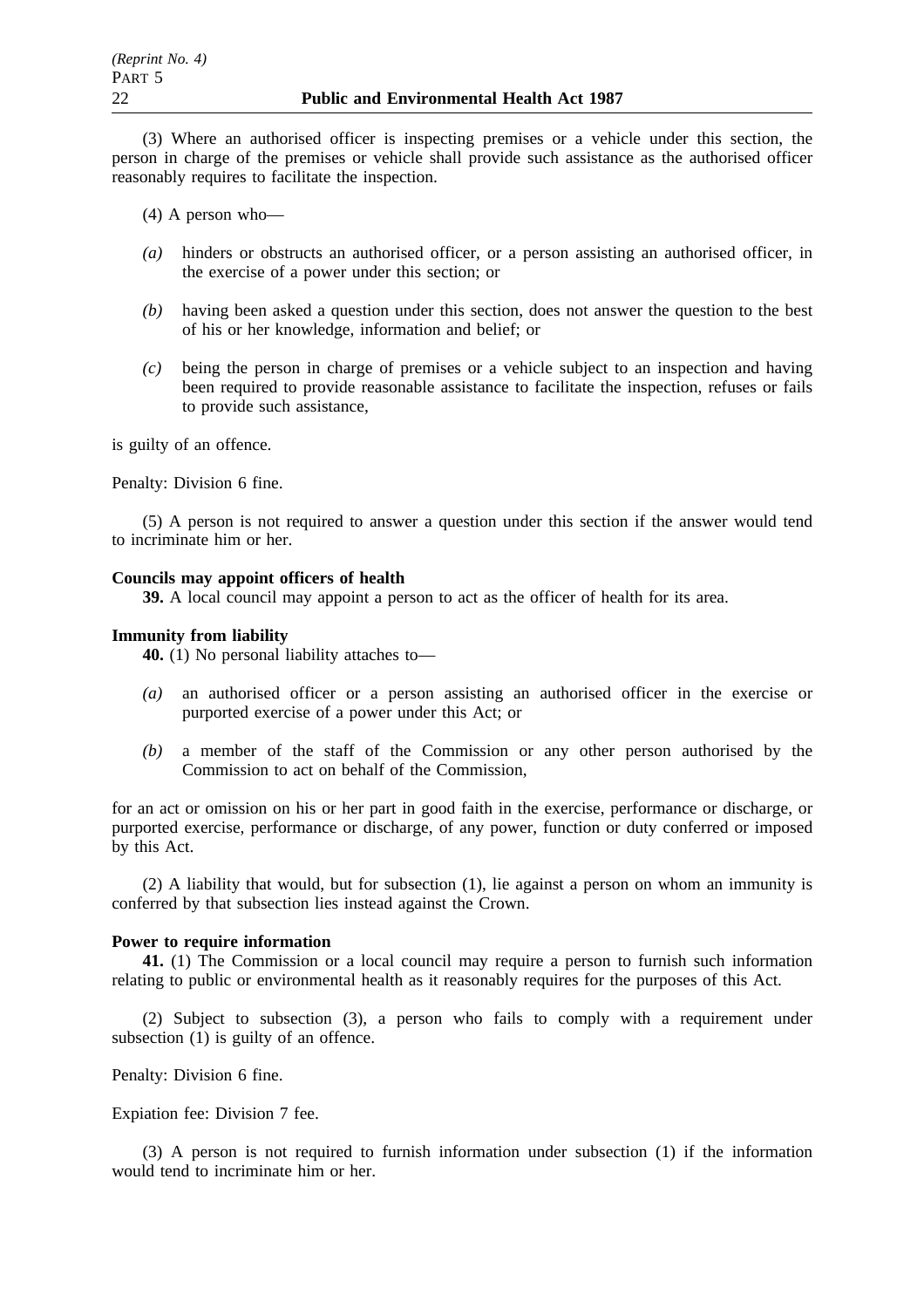(4) A person who furnishes information under this section cannot, by virtue of doing so, be held to have breached any law or any principle of professional ethics.

## **Confidentiality**

**42.** Where a person, in the course of official duties, obtains—

- *(a)* medical information relating to another; or
- *(b)* information the disclosure of which would involve the disclosure of information relating to the personal affairs of another,

the person shall not intentionally disclose that information unless—

- *(c)* the disclosure is made in the course of official duties; or
- *(d)* the disclosure is made with the consent of the other person; or
- *(e)* the disclosure is required by a court or tribunal constituted by law.

Penalty: Division 6 fine.

### **Provision of certain information**

**42A.** (1) This section applies to a person employed or engaged by the State for the purpose of—

- *(a)* monitoring public health in the State; or
- *(b)* investigating public health problems within the State; or
- *(c)* assessing and improving the quality of public health in the State.

(2) The Governor may, by instrument in writing, authorise a person to whom this section applies to have access to confidential information relating to the performance of any function referred to in subsection (1).

(3) Confidential information may be disclosed to a person authorised under subsection (2), and to any person providing technical, administrative or secretarial assistance to that person, without breach of any law or any principle of professional ethics.

(4) A person must not disclose confidential information obtained directly or indirectly pursuant to this section unless—

- *(a)* the disclosure is made in the course of official duties; or
- *(b)* the disclosure is made with the consent of the person to whom the information relates; or
- *(c)* the disclosure is required by a court or tribunal constituted by law.

Penalty: Division 6 fine.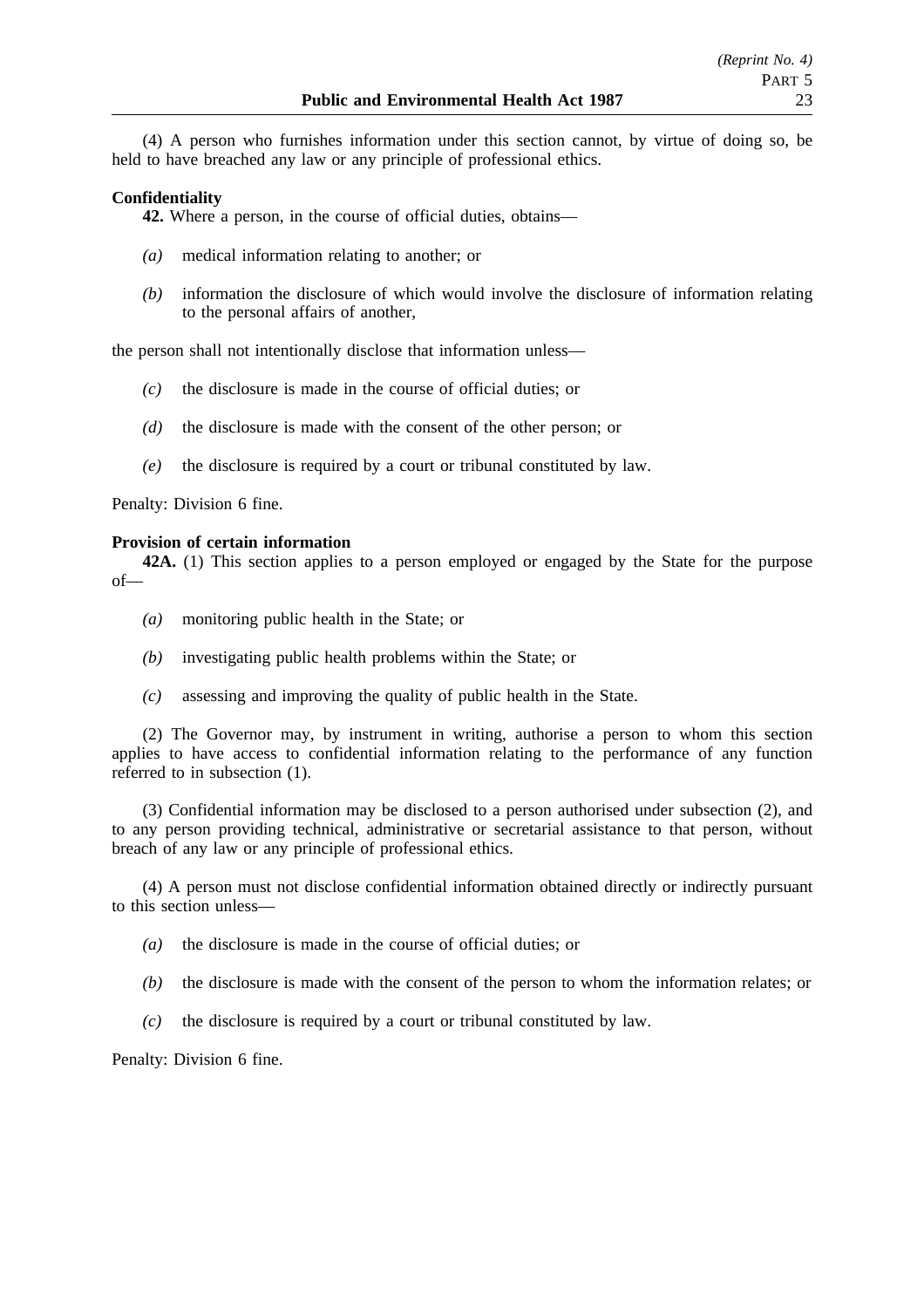(5) In this section—

#### "**confidential information**" means—

- *(a)* medical information; or
- *(b)* information relating to a person's personal affairs.

#### **Manner of giving notice**

**43.** A notice required or authorised by this Act may be given or served—

- *(a)* personally; or
- *(b)* by post; or
- *(c)* if the notice relates to premises and is to be served on an owner of those premises—by affixing the notice to a conspicuous part of the premises.

## **Person infested with vermin must prevent transmission to others**

**43A.** (1) A person infested with vermin must take all reasonable measure to prevent transmission of the vermin to others.

Penalty: Division 9 fine.

(2) If a child is infested with vermin, a parent of the child must take all reasonable measures to prevent transmission of the vermin to others.

Penalty: Division 9 fine.

#### **Reporting**

**44.** (1) Every local council shall, on or before the thirtieth day of September in each year, submit to the Council a report on the work of the local council under this Act during the financial year ending on the thirtieth day of June in that year, and the report must include, in respect of that financial year—

- *(a)* a report on the standard of public and environmental health in the local council's area;
- *(b)* details of the measures that the local council has taken under Part 3.

(2) The Council shall, on or before the thirtieth day of October in each year, submit to the Commission—

- *(a)* a report on the work of the Council under this Act during the financial year ending on the thirtieth day of June in that year; and
- *(b)* a copy of each report of a local council submitted to the Council under subsection (1).

(3) The Commission shall, on or before the thirty-first day of December in each year, submit to the Minister a report on the work of the Commission under this Act during the financial year ending on the thirtieth day of June in that year, and the report must include, in respect of that financial year a report on the standard of public and environmental health in the State generally and be accompanied by a copy of the Council's report.

(4) The Minister shall within 12 sitting days after the receipt of the two reports under subsection (3), cause a copy of each report to be laid before each House of Parliament.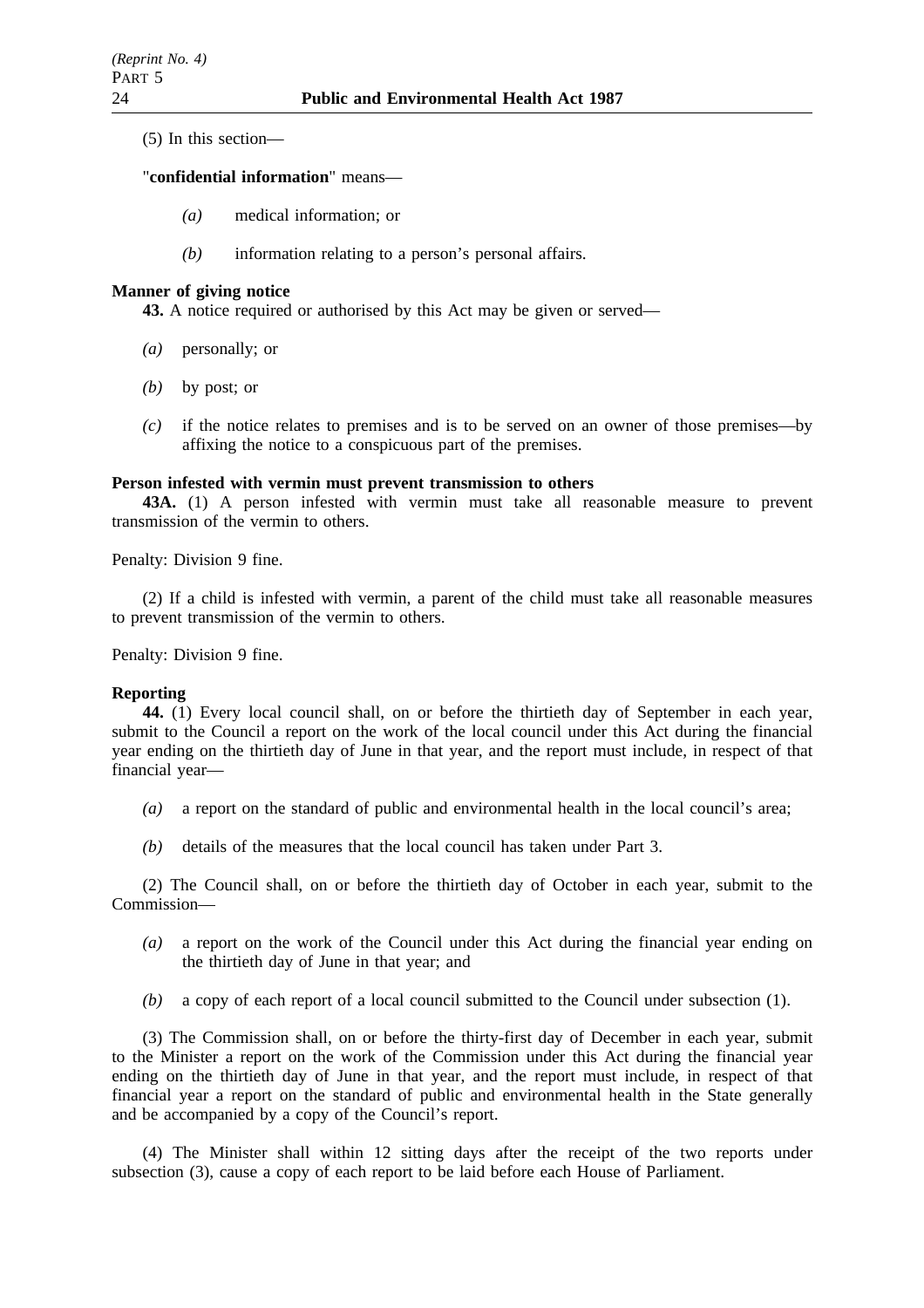### **Offences**

**45.** (1) Subject to subsection (1a), an offence against this Act is a summary offence.

(1a) An offence against this Act for which the maximum penalty prescribed by this Act is a division 1 fine is a minor indictable offence.

(2) Proceedings for an offence against this Act cannot be commenced except upon the complaint of—

- *(a)* an authorised officer; or
- *(b)* a member of the staff of the Commission; or
- *(c)* the chief executive officer of a local council; or
- *(d)* a member of the police force; or
- *(e)* a person acting on the written authority of the Minister.

(2a) An apparently genuine document purporting to be under the hand of the Minister and to authorise the commencement of proceedings under this Act must be accepted in legal proceedings, in the absence of proof to the contrary, as proof of an authorisation under subsection  $(2)(e)$ .

(3) Proceedings for an offence against this Act must be commenced within one year after the date on which the offence is alleged to have been committed.

(4) Where a person is convicted of an offence against this Act and after that conviction the act or omission of the person that constituted the offence continues, that person is guilty of a separate and further offence in respect of each day during which the act or omission continues.

Penalty: Division 10 fine for each separate and further offence.

#### **Offences by bodies corporate**

**46.** Where a body corporate is guilty of an offence against this Act, each director of the body corporate is guilty of an offence and liable to the same penalty as is prescribed for the principal offence unless it is proved that the director could not by the exercise of reasonable diligence have prevented the commission of the offence by the body corporate.

#### **Regulations**

**47.** (1) The Governor may make such regulations as are contemplated by this Act or as are necessary or expedient for the purposes of this Act.

- (2) Without limiting the generality of subsection (1), those regulations may—
- *(a)* provide for the removal or destruction of any object or substance that creates a risk to public health;
- *(b)* prohibit, restrict or regulate the manufacture, possession or use of substances that may create a risk to public health;
- *(c)* prohibit or restrict the construction of premises that may create a risk to public health;
- *(d)* prohibit or regulate the keeping of animals of a particular class;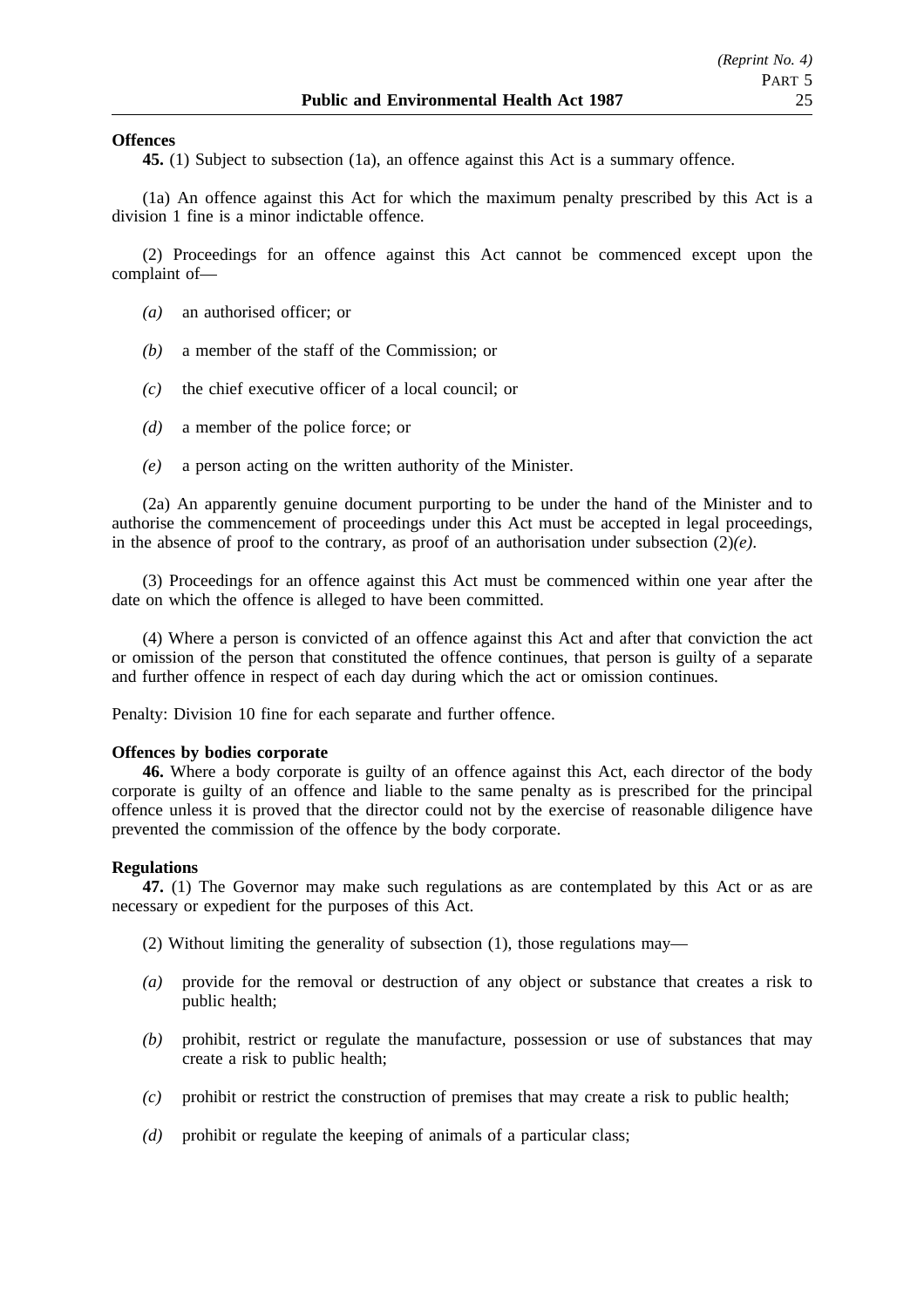- *(e)* authorise or require the taking of specified measures to prevent the occurrence or spread of any notifiable disease;
- *(f)* require the furnishing of reports to the Commission relating to notifiable diseases;
- *(g)* regulate the construction, installation, maintenance and operation, and provide for the inspection, of swimming pools, spa pools, waterslides, wave pools or any other similar structure designed for human use;
- *(h)* prescribe standards that must be observed in relation to the installation and operation of waste control systems;
- *(ha)* regulate the construction, installation, maintenance, alteration and operation of waste control systems;
- *(hb)* provide for the inspection and testing of waste control systems;
- *(hc)* require the provision of technical reports or other forms of information in relation to any waste control system, or any proposed waste control system;
- *(i)* provide for the provision of returns and information to the Commission or the Council by prescribed persons or persons of prescribed classes;
- *(j)* on the recommendation of the Council, prescribe guidelines to assist local councils in the administration of this Act;
- *(k)* prescribe fees and expenses in connection with any matter arising under this Act, which may be of varying amounts according to factors prescribed in the regulations or determined by the Minister from time to time and published in the *Gazette*;
- *(ka)* provide for the payment and recovery of prescribed fees and expenses;
- *(kb)* empower or require the Commission or local council to refund, reduce or remit any fee payable under this Act;
- *(l)* prescribe forms for the purposes of this Act;
- *(la)* regulate the requirements and prescribe information that must be provided in connection with any application made for the purposes of this Act;
- *(m)* exempt, either absolutely or subject to prescribed conditions or limitations—
	- (i) persons or classes of persons;
	- (ii) areas of the State,

from this Act or specified provisions of this Act;

*(n)* prescribe penalties not exceeding a division 6 fine for breach of any regulation.

(3) Regulations made under subsection  $(2)(d)$  in relation to the keeping of animals may provide for—

*(a)* the nature and condition of land or buildings in which the animals may be kept;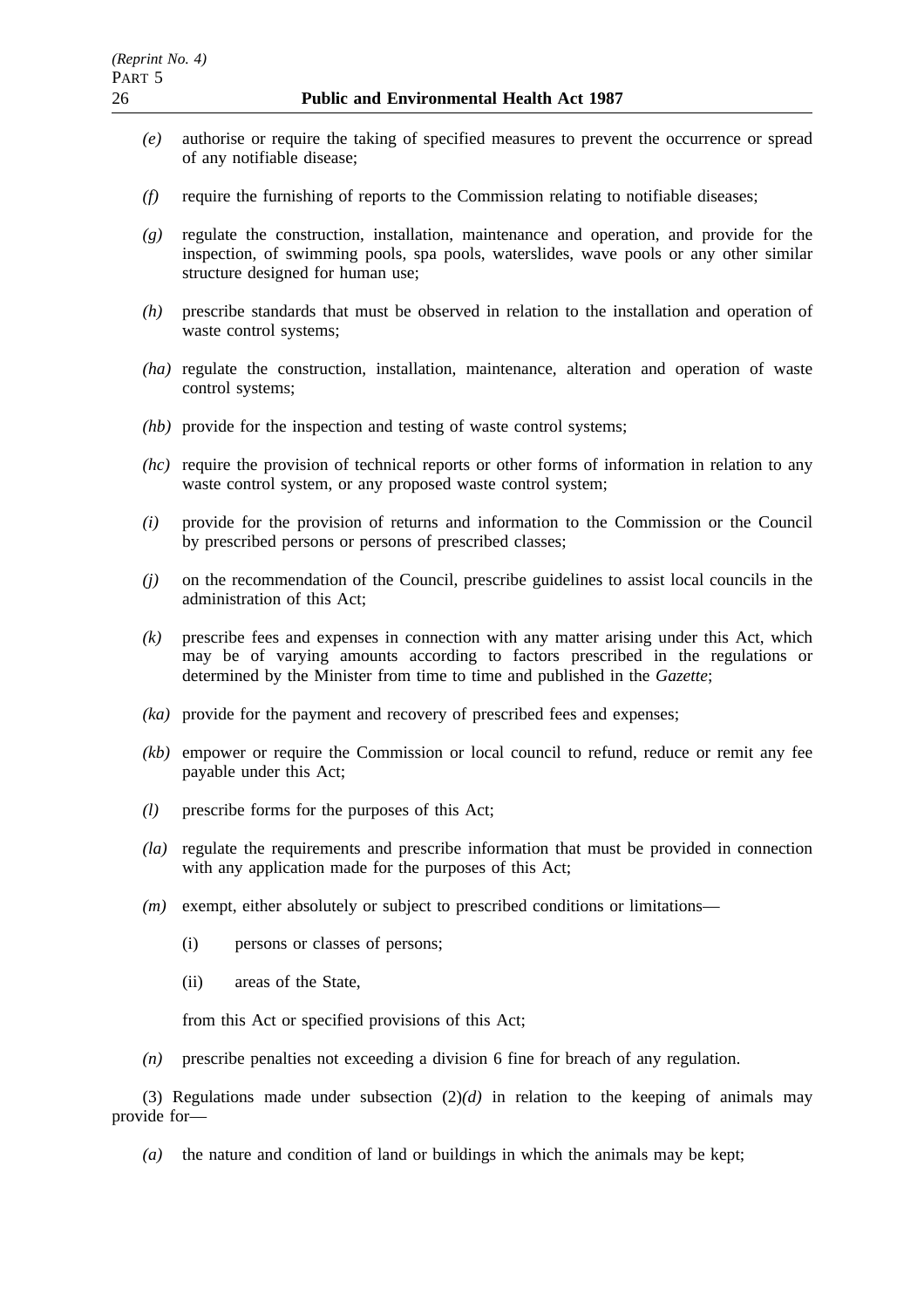- *(b)* the inspection of any place where the animals are kept;
- *(c)* the maximum number of animals that may be kept per unit area;
- *(d)* the storage of animal food;
- *(e)* the control of vermin;
- *(f)* the disposal of wastes.
- (4) A regulation may not be made under subsection  $(2)(d)$  unless the Governor is satisfied—
- *(a)* that the regulation is reasonably necessary to prevent the transmission of disease from the animals to humans or to prevent insanitary conditions; and
- *(b)* that there has been reasonable consultation with the persons who would be directly affected by the regulation, or with their representatives.
- (5) The regulations may adopt, wholly or partially and with or without modification—
- *(a)* a code or standard relating to matters in respect of which regulations may be made under this Act; or
- *(b)* an amendment to such a code or standard.

(6) Any regulations adopting a code or standard, or an amendment to a code or standard, may contain such incidental, supplementary and transitional provisions as appear to the Governor to be necessary.

- (7) The regulations or a code or standard adopted by the regulations may—
- *(a)* refer to or incorporate, wholly or partially and with or without modification, a standard or other document prepared or published by a prescribed body, either as in force at the time the regulations are made or as in force from time to time; and
- *(b)* be of general or limited application; and
- *(c)* make different provision according to the persons, things or circumstances to which they are expressed to apply; and
- *(d)* provide that any matter or thing is to be determined, dispensed with, regulated or prohibited according to the discretion of the Commission or a local council.
- (8) Where—
- *(a)* a code or standard is adopted by the regulations; or
- *(b)* the regulations, or a code or standard adopted by the regulations, refers to a standard or other document prepared or published by a prescribed body,

then—

*(c)* a copy of the code, standard or other document must be kept available for inspection by members of the public, without charge and during normal office hours, at an office or offices specified in the regulations; and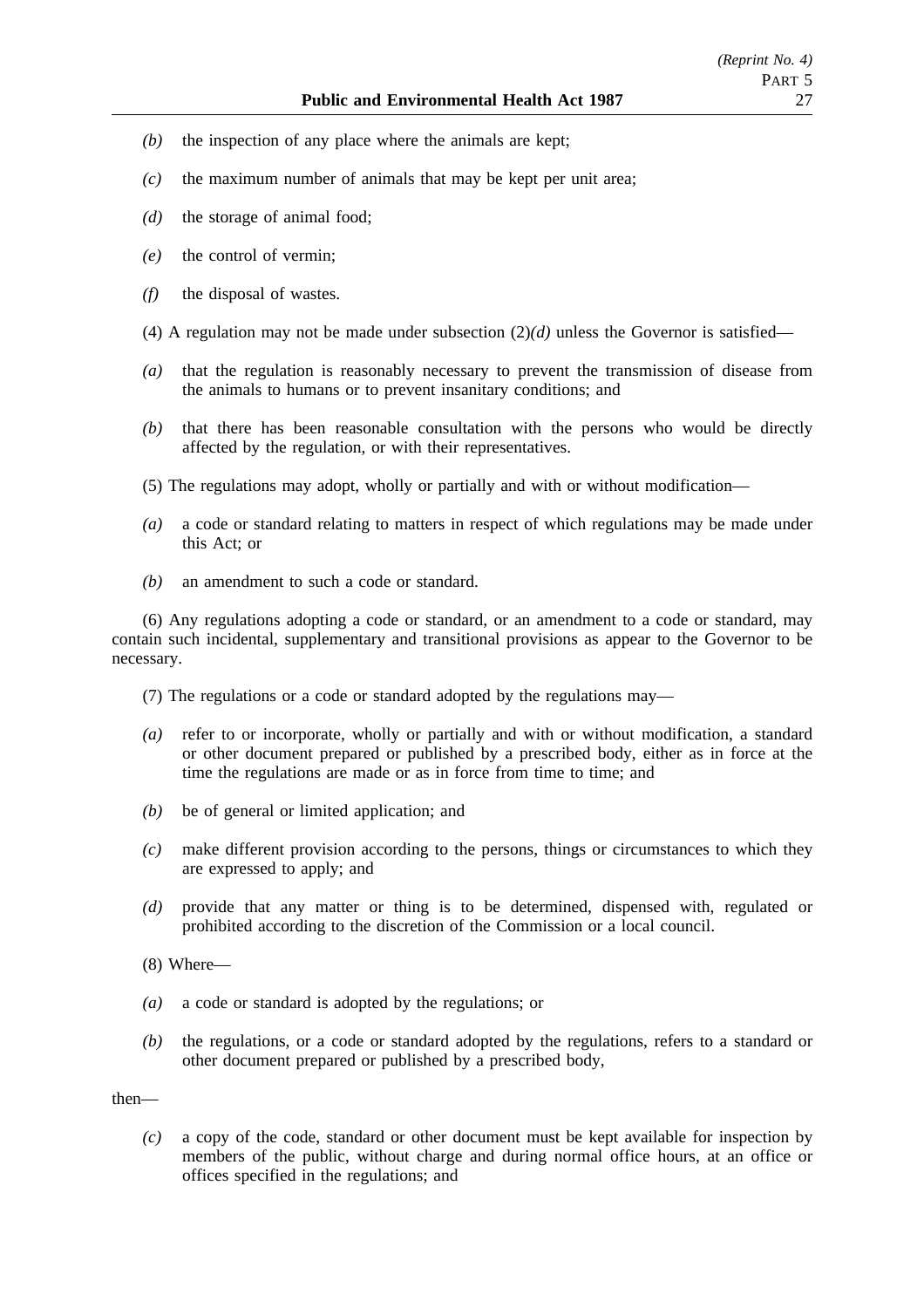- *(d)* in any legal proceedings, evidence of the contents of the code, standard or other document may be given by production of a document purporting to be certified by or on behalf of the Minister as a true copy of the code, standard or other document; and
- *(e)* the code, standard or other document has effect as if it were a regulation made under this Act.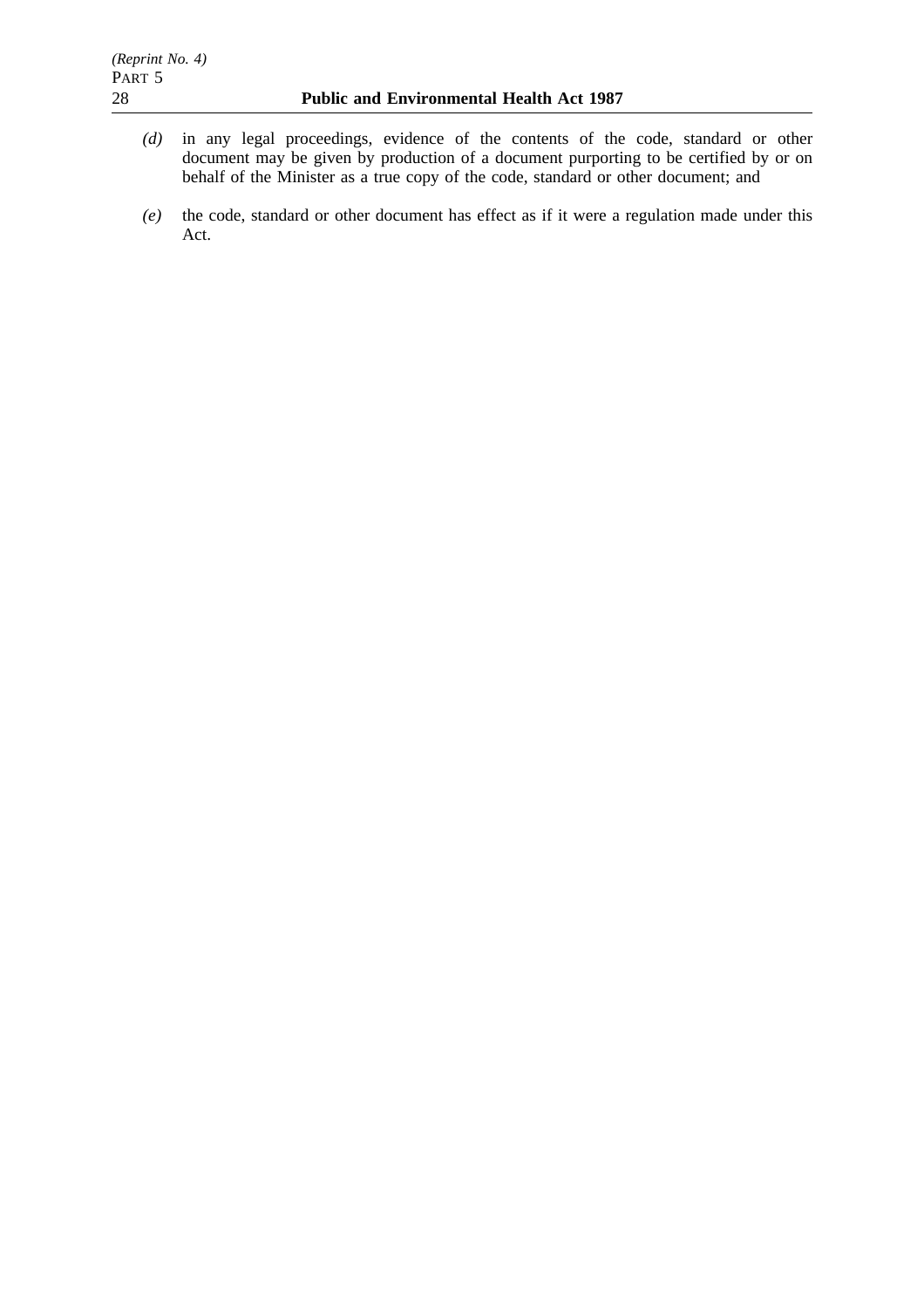## **SCHEDULE 1**

*Notifiable Diseases*

Acquired Immuno-Deficiency Syndrome Arbovirus Infection Brucellosis Campylobacter Infection Chlamydia Infection Cholera Cryptosporidiosis Diphtheria Food Poisoning Gonococcal Infection Haemophilus Influenzae Infection Human Immunodeficiency Virus Infection Hydatid Disease Legionellosis Leptospirosis Listeriosis Malaria Measles Meningococcal Infection Mumps Mycobacterial Infection Pertussis Plague Poliomyelitis Q Fever Rabies Rubella Salmonella Infection Shigella Infection Syphilis Tetanus Viral Haemorrhagic Fever Viral Hepatitis Yellow Fever Yersinia Infection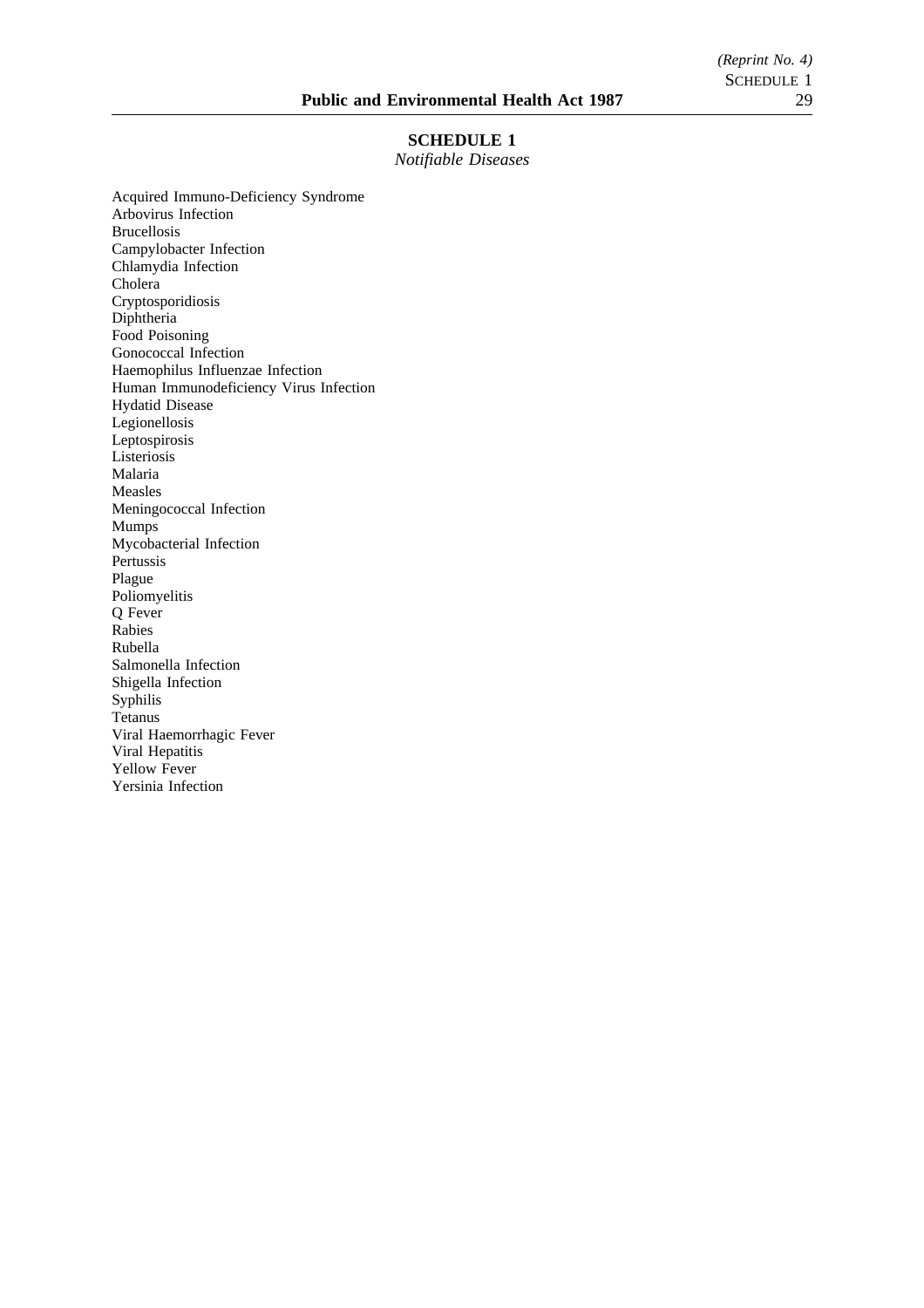## **SCHEDULE 2**

*Controlled Notifiable Diseases*

Acquired Immuno-Deficiency Syndrome Cholera Diphtheria Haemophilus Influenzae Infection Human Immunodeficiency Virus Infection Measles Meningococcal Infection Mycobacterial Infection Plague Poliomyelitis Rabies Salmonella Infection Shigella Infection Viral Haemorrhagic Fever Viral Hepatitis Yellow Fever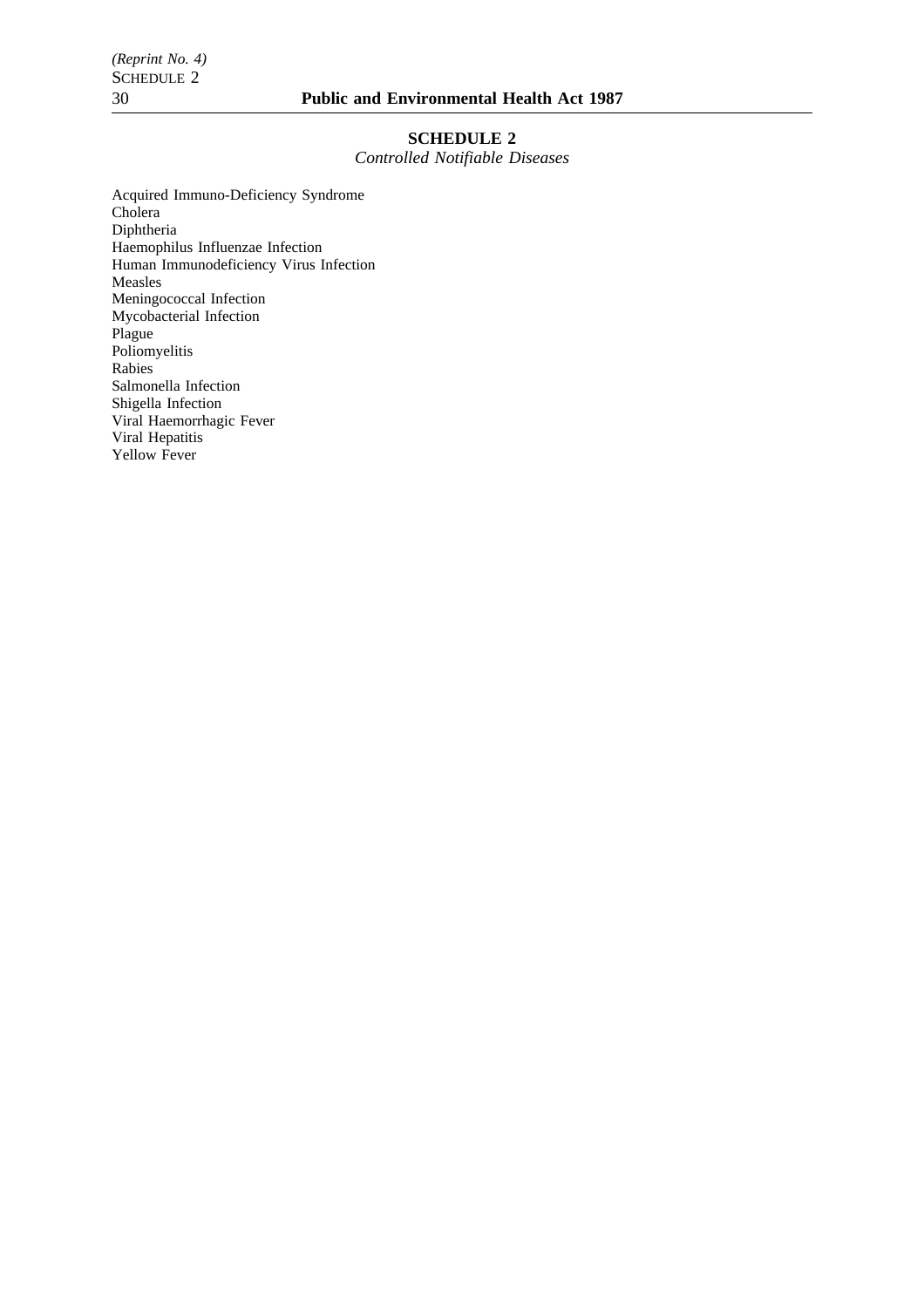## **SCHEDULE 3**

*Repeal of Certain Acts and Transitional Provisions*

#### **Repeal of certain Acts**

1. (1) The following Acts are repealed:

The *Health Act 1935* The *Noxious Trades Act 1943* The *Venereal Diseases Act 1947*.

(2) The Governor may, by proclamation, suspend the repeal of specified provisions of the *Health Act 1935* until a subsequent day fixed in the proclamation, or a day to be fixed by subsequent proclamation.

2. The following transitional provisions apply in relation to the repeal of the *Health Act 1935*:

- *(a)* a proclamation made by the Governor under the *Health Act 1935* declaring a disease to be an infectious disease or a notifiable disease and in force immediately before the repeal of the provisions of that Act providing for the making of the proclamation shall be deemed to be a prescription under this Act that the disease is a notifiable disease; and
- *(b)* a resolution passed by a local board of health under the *Health Act 1935*, and in force immediately before the repeal of the provisions of that Act providing for the passing of the resolution shall be deemed to be a resolution passed pursuant to this Act by the local council that constituted that local board; and
- *(c)* where a county board of health was in existence immediately before the repeal of those provisions of the *Health Act 1935*, that provide for county boards of health, the assets and liabilities of the county board shall be divided—
	- (i) by agreement, between the local councils in respect of which the county board was constituted; or
	- (ii) if agreement cannot be reached by those local councils, according to the directions of the Minister of Local Government; and
- *(d)* all actions and proceedings which but for the repeal of provisions of the *Health Act 1935*, could have been taken or commenced by an authorised officer or local board of health may be taken or commenced by an authorised officer or a local council; and
- *(e)* all actions and proceedings which before the repeal of provisions of the *Health Act 1935*, had been taken or commenced by an authorised officer or local board of health under that Act may be continued in all respects by the authorised officer or a local council; and
- *(f)* the Council may require a local council to provide a report (in a form approved by the Council) on the sanitary condition of its area immediately before the repeal of any of the provisions of the *Health Act 1935*.

3. The *Acts Interpretation Act 1915* shall, except to the extent of any inconsistency with the provisions of this schedule, apply to the repeal of the Acts referred to in clause 1.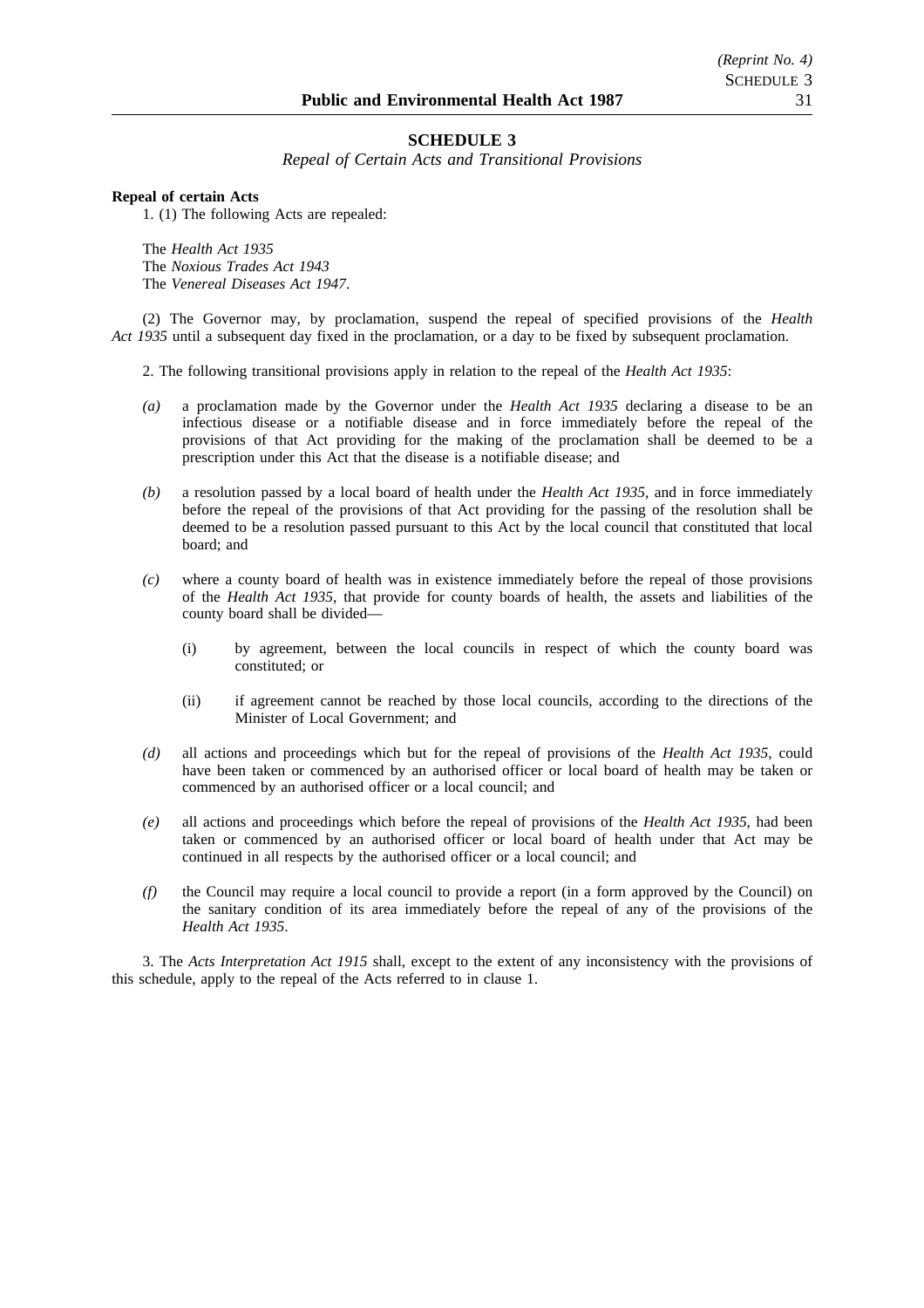# **APPENDIX 1**

## **LEGISLATIVE HISTORY**

*(entries in bold type indicate amendments incorporated since the last reprint)*

| Section $3(1)$ :<br>Section $6(1)$ :<br>Section $6(1a)$ :<br>Section $6(2)$ :  | definition of "child" inserted by 9, 1993, s. $3(a)$<br>definition of "notifiable disease" substituted by 9, 1993, s. 3(b)<br>definition of "vermin" inserted by 9, 1993, s. $3(c)$<br>definition of "waste control system" inserted by 9, 1993, s. 3(c)<br>substituted by 9, 1993, s. $4(a)$<br>inserted by 9, 1993, s. $4(a)$<br>amended by 9, 1993, s. 4(b) |  |  |
|--------------------------------------------------------------------------------|----------------------------------------------------------------------------------------------------------------------------------------------------------------------------------------------------------------------------------------------------------------------------------------------------------------------------------------------------------------|--|--|
|                                                                                | Division 3 of Part 2 comprising s. 12A and heading inserted by<br>9, 1993, s. 5                                                                                                                                                                                                                                                                                |  |  |
|                                                                                | Division 1 of Part 3 comprising ss. 13, 14 and heading repealed<br>by 9, 1993, s. 6                                                                                                                                                                                                                                                                            |  |  |
| Section $15(3)$ and $(5)$ :                                                    | amended by 71, 1992, s. 3(1) (Sched.); 9, 1993, s. 18                                                                                                                                                                                                                                                                                                          |  |  |
| Section $16(1)$ :                                                              | amended by 71, 1992, s. 3(1) (Sched.); 9, 1993, s. 18                                                                                                                                                                                                                                                                                                          |  |  |
| Section $17(2)$ :                                                              | amended by 71, 1992, s. 3(1) (Sched.); 9, 1993, s. 18                                                                                                                                                                                                                                                                                                          |  |  |
| Section $18(1)$ and $(2)$ :                                                    | amended by 9, 1993, s. 18                                                                                                                                                                                                                                                                                                                                      |  |  |
| Section $18(4)$ :                                                              | amended by 71, 1992, s. 3(1) (Sched.); 9, 1993, s. 18                                                                                                                                                                                                                                                                                                          |  |  |
| Section 19 $(1)$ and $(3)$ :                                                   | amended by 71, 1992, s. 3(1) (Sched.); 9, 1993, s. 18                                                                                                                                                                                                                                                                                                          |  |  |
| Section $20(2)$ and $(4)$ :                                                    | amended by 71, 1992, s. 3(1) (Sched.); 9, 1993, s. 18                                                                                                                                                                                                                                                                                                          |  |  |
| Section $21(1)$ and $(3)$ :                                                    | amended by 9, 1993, s. 18                                                                                                                                                                                                                                                                                                                                      |  |  |
| Section $21(5)$ :                                                              | inserted by 7, 1991, s. $6(a)$                                                                                                                                                                                                                                                                                                                                 |  |  |
| Section $22(1)$ :                                                              | substituted by $7$ , 1991, s. $6(b)$                                                                                                                                                                                                                                                                                                                           |  |  |
| Section $22(2)$ :                                                              | amended by 9, 1993, s. 18                                                                                                                                                                                                                                                                                                                                      |  |  |
| Section 29(1a):                                                                | inserted by 9, 1993, s. 7                                                                                                                                                                                                                                                                                                                                      |  |  |
| Section $30(1)$ :                                                              | amended by 71, 1992, s. 3(1) (Sched.); 9, 1993, s. 18; 14, 1996,                                                                                                                                                                                                                                                                                               |  |  |
| s. $3(a)$ , (b)<br>substituted by 14, 1996, s. $3(c)$<br><b>Section 30(4):</b> |                                                                                                                                                                                                                                                                                                                                                                |  |  |
| <b>Section 30(5):</b>                                                          | amended by 14, 1996, s. 3(d)                                                                                                                                                                                                                                                                                                                                   |  |  |
| <b>Section 30(7):</b>                                                          | repealed by 14, 1996, s. $3(e)$                                                                                                                                                                                                                                                                                                                                |  |  |
| Section $33(5)$ :                                                              | amended by 71, 1992, s. 3(1) (Sched.); 9, 1993, s. 18                                                                                                                                                                                                                                                                                                          |  |  |
| Section $36(1)$ :                                                              | amended by 9, 1993, s. 8(a)                                                                                                                                                                                                                                                                                                                                    |  |  |
| Section $36(3)$ :                                                              | amended by 71, 1992, s. 3(1) (Sched.); 9, 1993, s. 18                                                                                                                                                                                                                                                                                                          |  |  |
| Section $36(9)$ :                                                              | amended by 9, 1993, s. 8(b)                                                                                                                                                                                                                                                                                                                                    |  |  |
| Section $37(1)$ :                                                              | amended by 9, 1993, s. 18                                                                                                                                                                                                                                                                                                                                      |  |  |
| Section $37(2) - (4)$ :                                                        | repealed by 9, 1993, s. 9                                                                                                                                                                                                                                                                                                                                      |  |  |
| Section $38(1)$ :                                                              | amended by 9, 1993, s. 10(a)                                                                                                                                                                                                                                                                                                                                   |  |  |
| Section $38(2a)$ and $(2b)$ :                                                  | inserted by 9, 1993, s. 10(b)                                                                                                                                                                                                                                                                                                                                  |  |  |
| Section $38(4)$ :                                                              | amended by 9, 1993, s. 18                                                                                                                                                                                                                                                                                                                                      |  |  |
| Section $41(2)$ :                                                              | amended by 71, 1992, s. 3(1) (Sched.); 9, 1993, s. 18                                                                                                                                                                                                                                                                                                          |  |  |
| Section $41(4)$ :                                                              | inserted by 9, 1993, s. 11                                                                                                                                                                                                                                                                                                                                     |  |  |
| Section 42:                                                                    | amended by 9, 1993, s. 18                                                                                                                                                                                                                                                                                                                                      |  |  |
| Section 42A:                                                                   | inserted by 9, 1993, s. 12                                                                                                                                                                                                                                                                                                                                     |  |  |
| Section 43A:                                                                   | inserted by 9, 1993, s. 13                                                                                                                                                                                                                                                                                                                                     |  |  |
| Section $45(1)$ :                                                              | substituted by 9, 1993, s. $14(a)$                                                                                                                                                                                                                                                                                                                             |  |  |
| Section $45(1a)$ :                                                             | inserted by 9, 1993, s. 14(a)                                                                                                                                                                                                                                                                                                                                  |  |  |
| Section 45(2a):                                                                | inserted by 9, 1993, s. 14(b)                                                                                                                                                                                                                                                                                                                                  |  |  |
| Section $45(4)$ :                                                              | amended by 9, 1993, s. 18                                                                                                                                                                                                                                                                                                                                      |  |  |
| Section $47(2)$ :                                                              | amended by 9, 1993, ss. 15(a)-(e), 18                                                                                                                                                                                                                                                                                                                          |  |  |
| Section $47(5)$ and $(6)$ :                                                    | substituted by 9, 1993, s. $15(f)$                                                                                                                                                                                                                                                                                                                             |  |  |
| Section $47(7)$ and $(8)$ :                                                    | inserted by 9, 1993, s. 15(f)<br>substituted by 9, 1993, s. 16                                                                                                                                                                                                                                                                                                 |  |  |
| Schedule 1:<br>Schedule 2:                                                     | substituted by 9, 1993, s. 17                                                                                                                                                                                                                                                                                                                                  |  |  |
|                                                                                |                                                                                                                                                                                                                                                                                                                                                                |  |  |